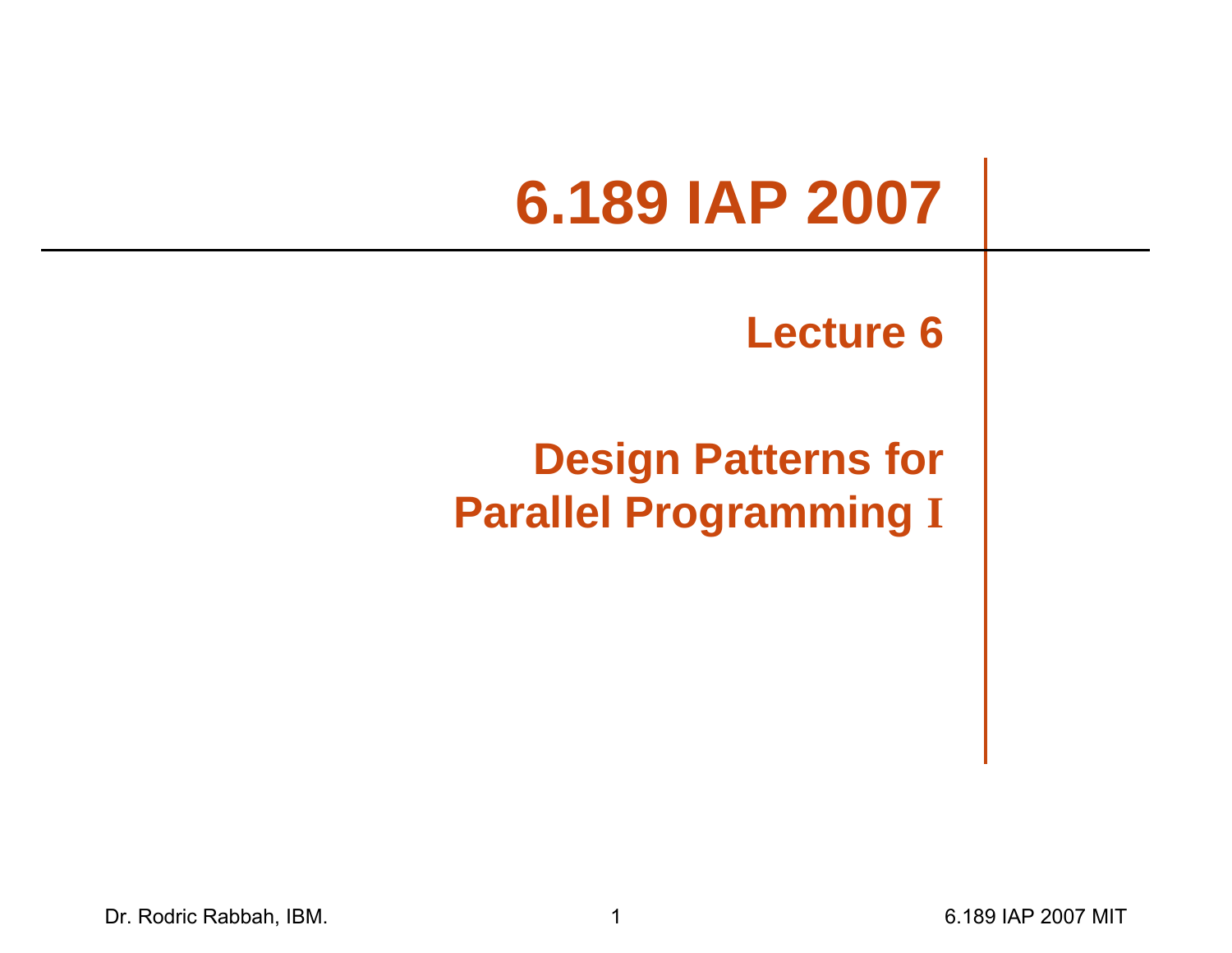#### **4 Common Steps to Creating a Parallel Program**

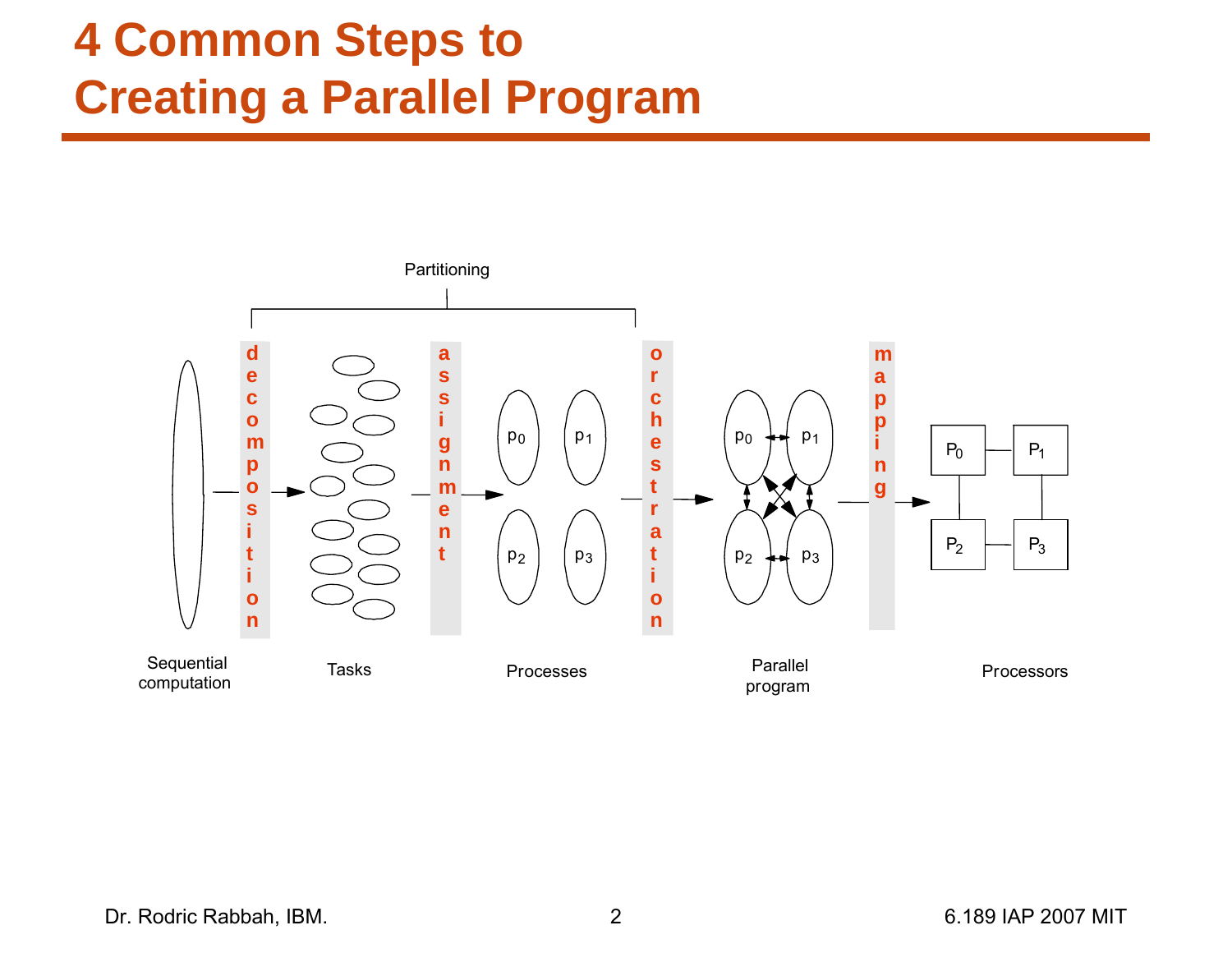### **Decomposition (Amdahl's Law)**

- ● Identify concurrency and decide at what level to exploit it
- $\bullet$  Break up computation into tasks to be divided among processes
	- b. Tasks may become available dynamically
	- $\mathcal{L}_{\mathcal{A}}$ Number of tasks may vary with time
- Enough tasks to keep processors busy
	- Number of tasks available at a time is upper bound on achievable speedup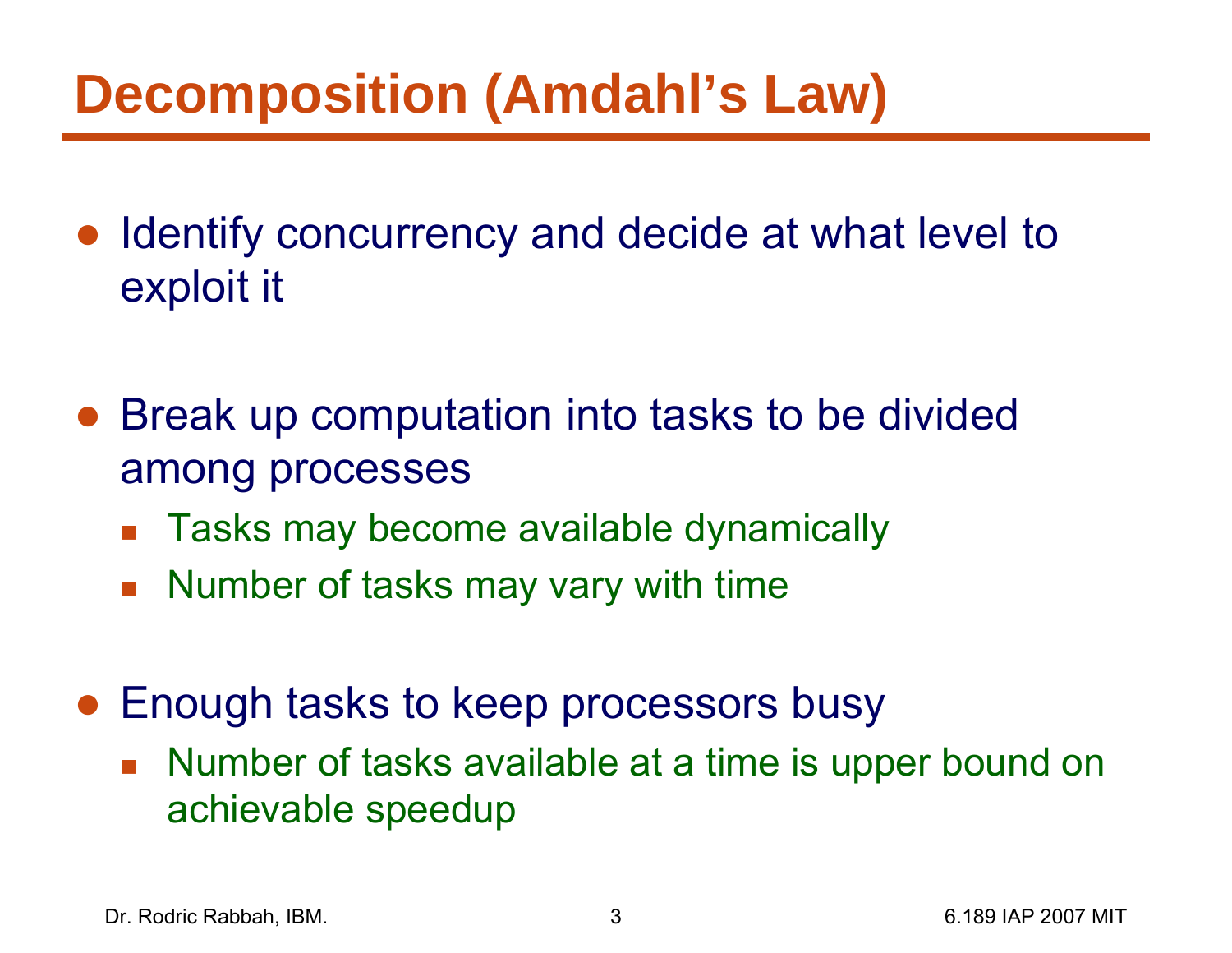## **Assignment (Granularity)**

- Specify mechanism to divide work among core
	- $\overline{\mathbb{R}}$ Balance work and reduce communication
- Structured approaches usually work well
	- b. Code inspection or understanding of application
	- Well-known design patterns
- ● As programmers, we worry about partitioning first
	- $\overline{\mathbb{R}}$ Independent of architecture or programming model
	- $\mathcal{L}_{\mathcal{A}}$ But complexity often affect decisions!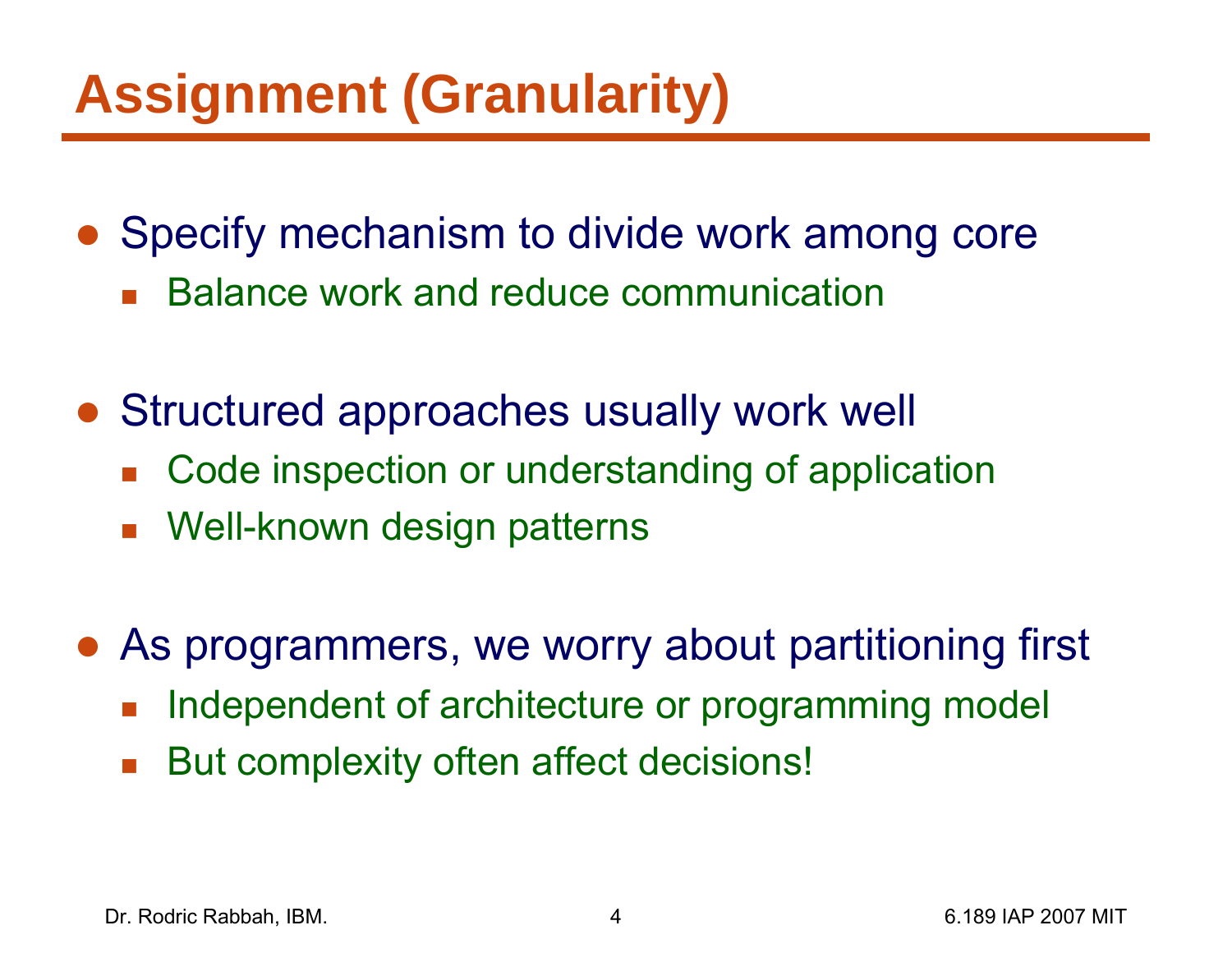## **Orchestration and Mapping (Locality)**

- ●Computation and communication concurrency
- Preserve locality of data
- Schedule tasks to satisfy dependences early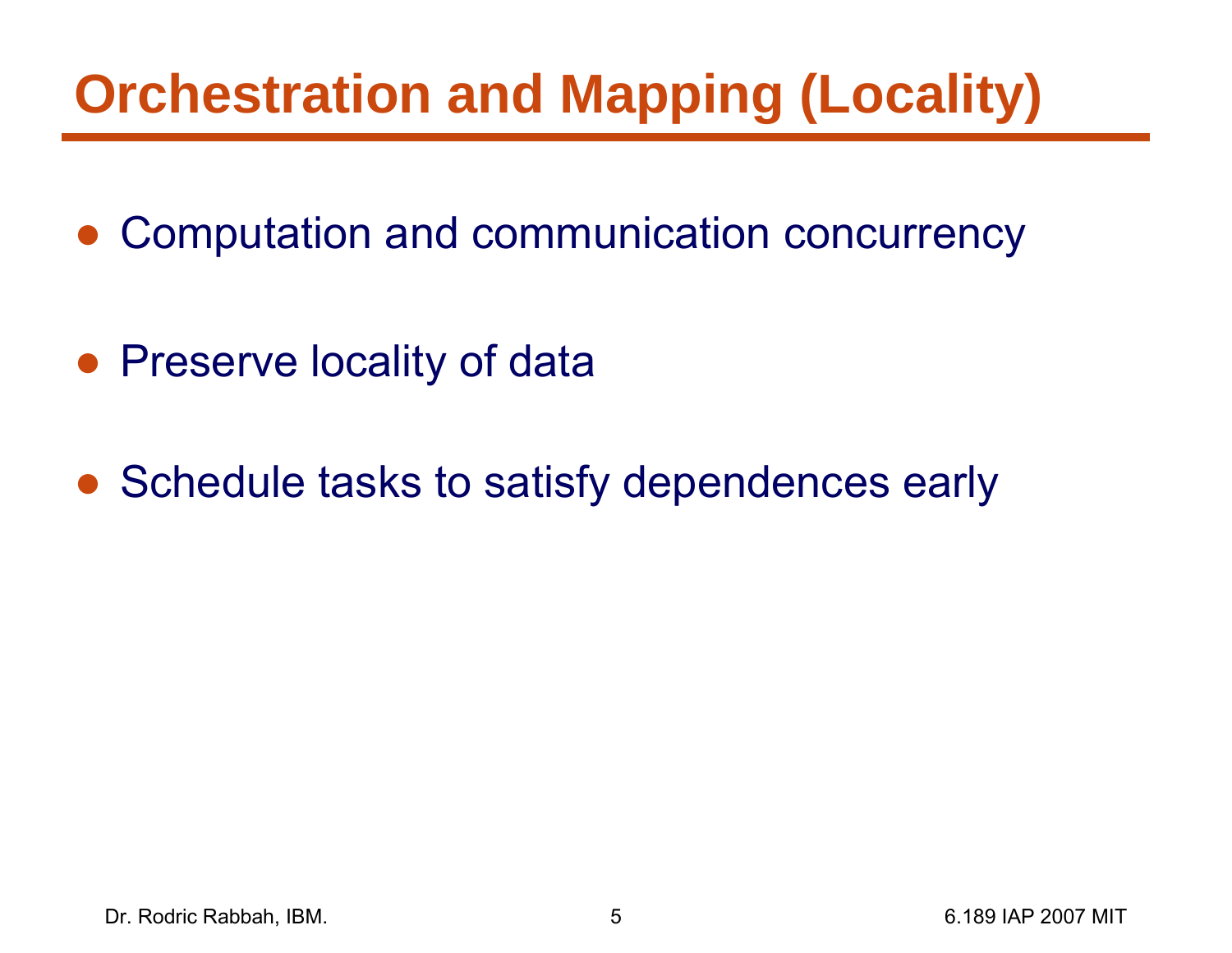### **Parallel Programming by Pattern**

- Provides a cookbook to systematically guide programmers
	- F Decompose, Assign, Orchestrate, Map
	- $\overline{\mathbb{R}}$ Can lead to high quality solutions in some domains
- Provide common vocabulary to the programming community
	- $\mathcal{L}_{\mathrm{max}}$  Each pattern has a name, providing a vocabulary for discussing solutions
- $\bullet$  Helps with software reusability, malleability, and modularity
	- $\overline{\mathcal{A}}$  Written in prescribed format to allow the reader to quickly understand the solution and its context
- ● Otherwise, too difficult for programmers, and software will not fully exploit parallel hardware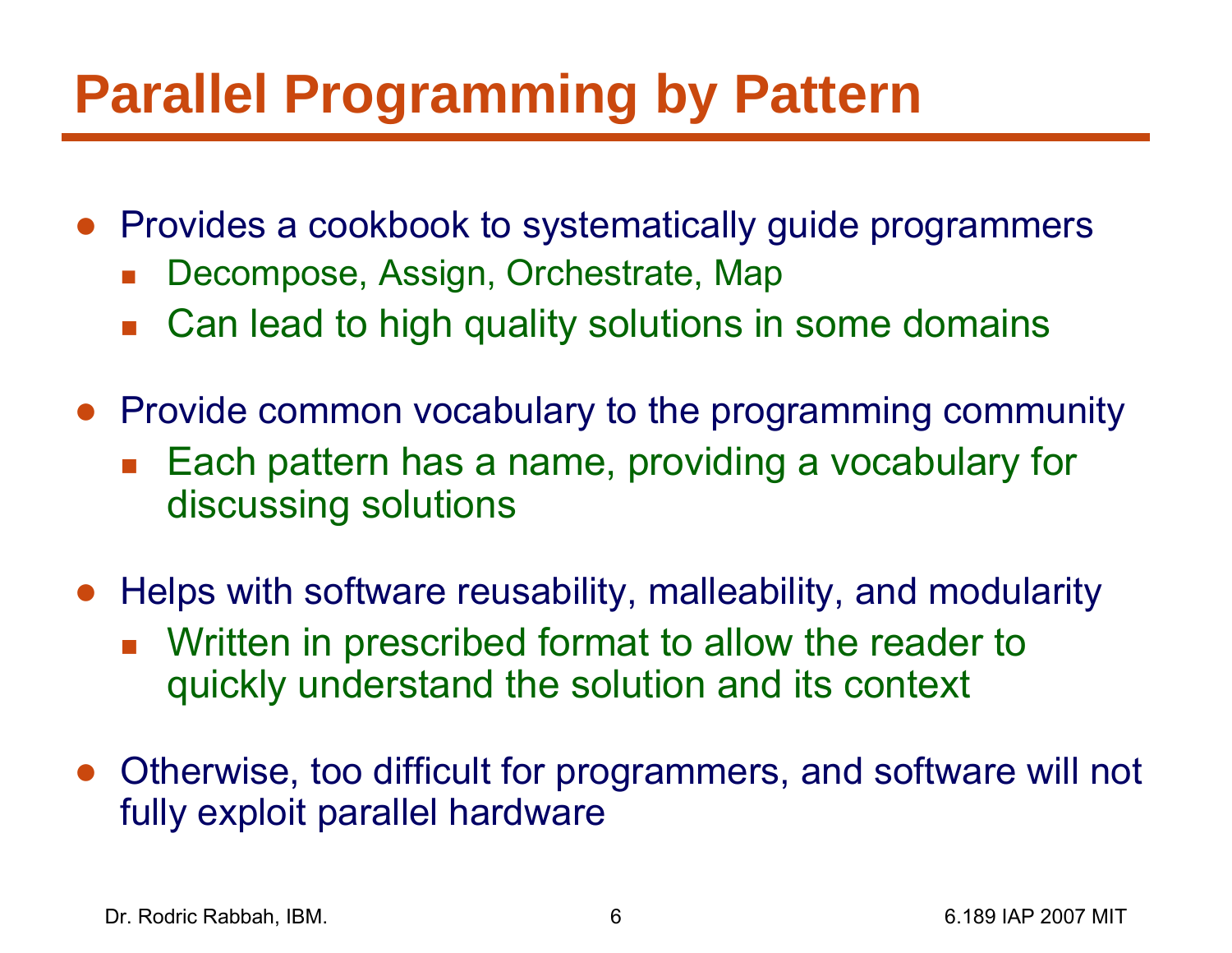

- ● Berkeley architecture professor Christopher Alexander
- In 1977, patterns for city planning, landscaping, and architecture in an attempt to capture principles for "living" design



Towns · Buildings · Construction



**Christopher Alexander** Sara Ishikawa · Murray Silverstein WITH Max Jacobson · Ingrid Fiksdahl-King **Shlomo Angel**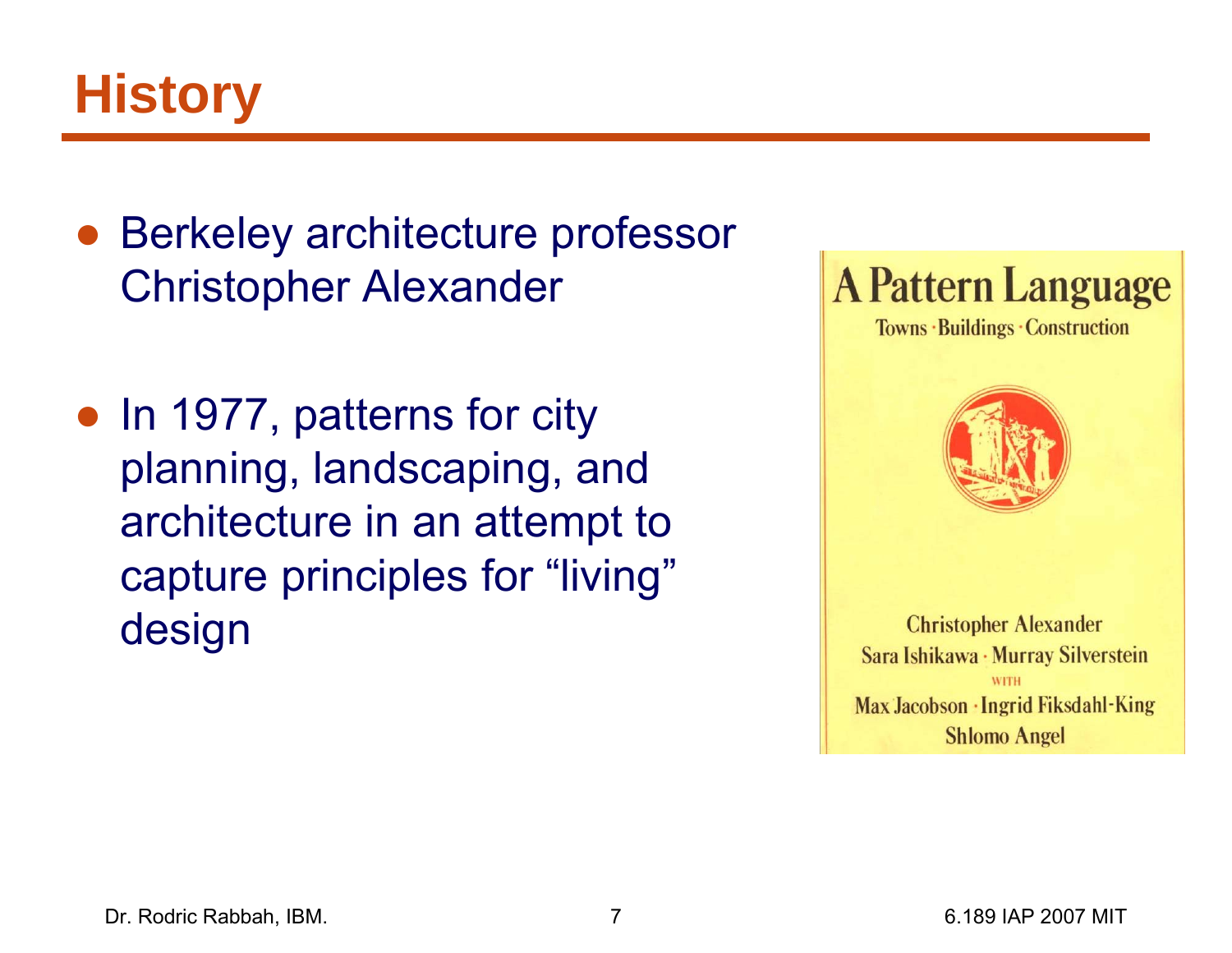## **Example 167 (p. 783): 6ft Balcony**

Therefore:

Whenever you build a balcony, a porch, a gallery, or a terrace always make it at least six feet deep. If possible, recess at least a part of it into the building so that it is not cantilevered out and separated from the building by a simple line, and enclose it partially.

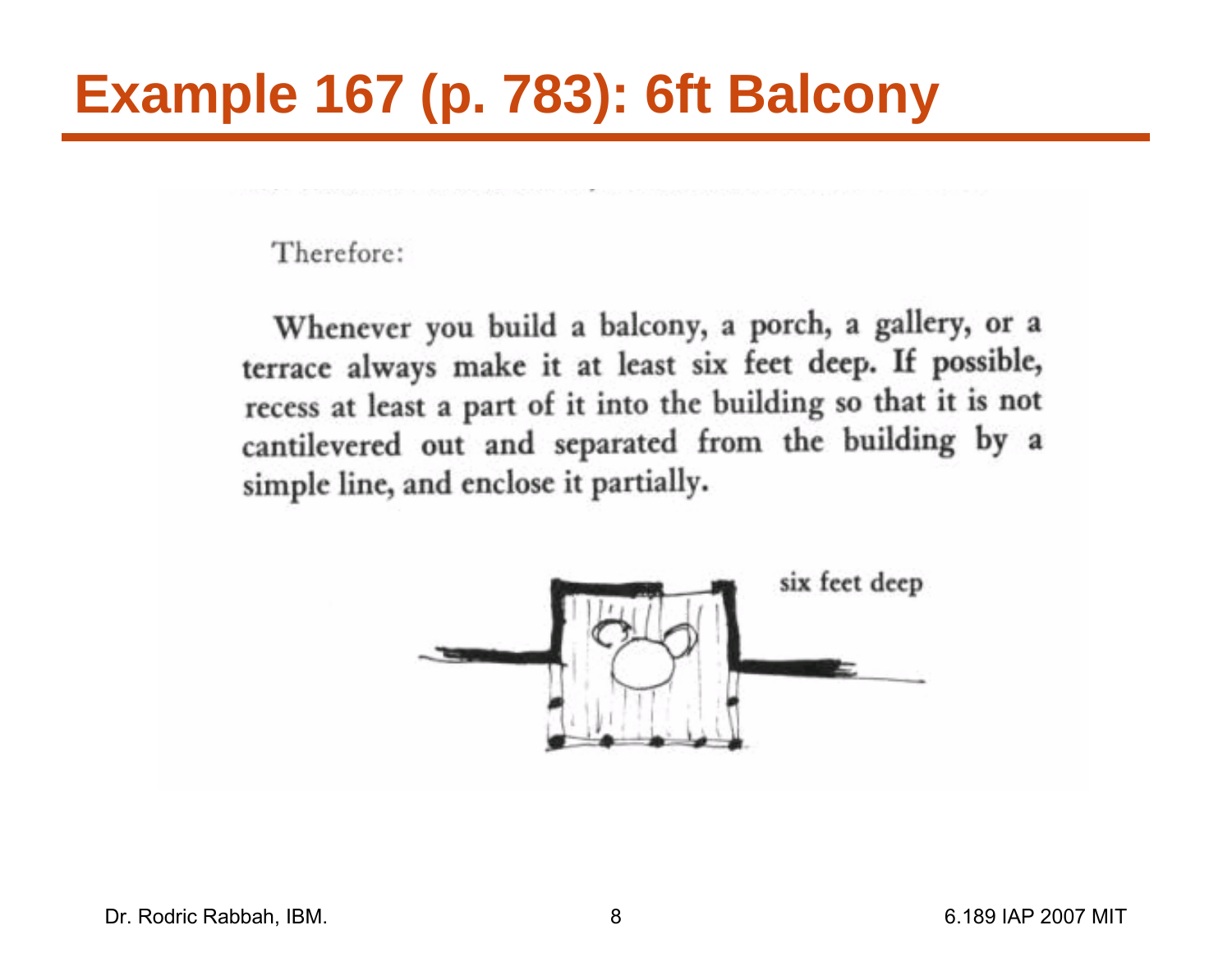## **Patterns in Object-Oriented Programming**

- ● Design Patterns: Elements of Reusable Object-Oriented Software (1995)
	- $\overline{\mathbb{R}}$ Gang of Four (GOF): Gamma, Helm, Johnson, Vlissides
	- $\overline{\mathbb{R}}$ Catalogue of patterns
	- $\overline{\mathbb{R}}$ Creation, structural, behavioral

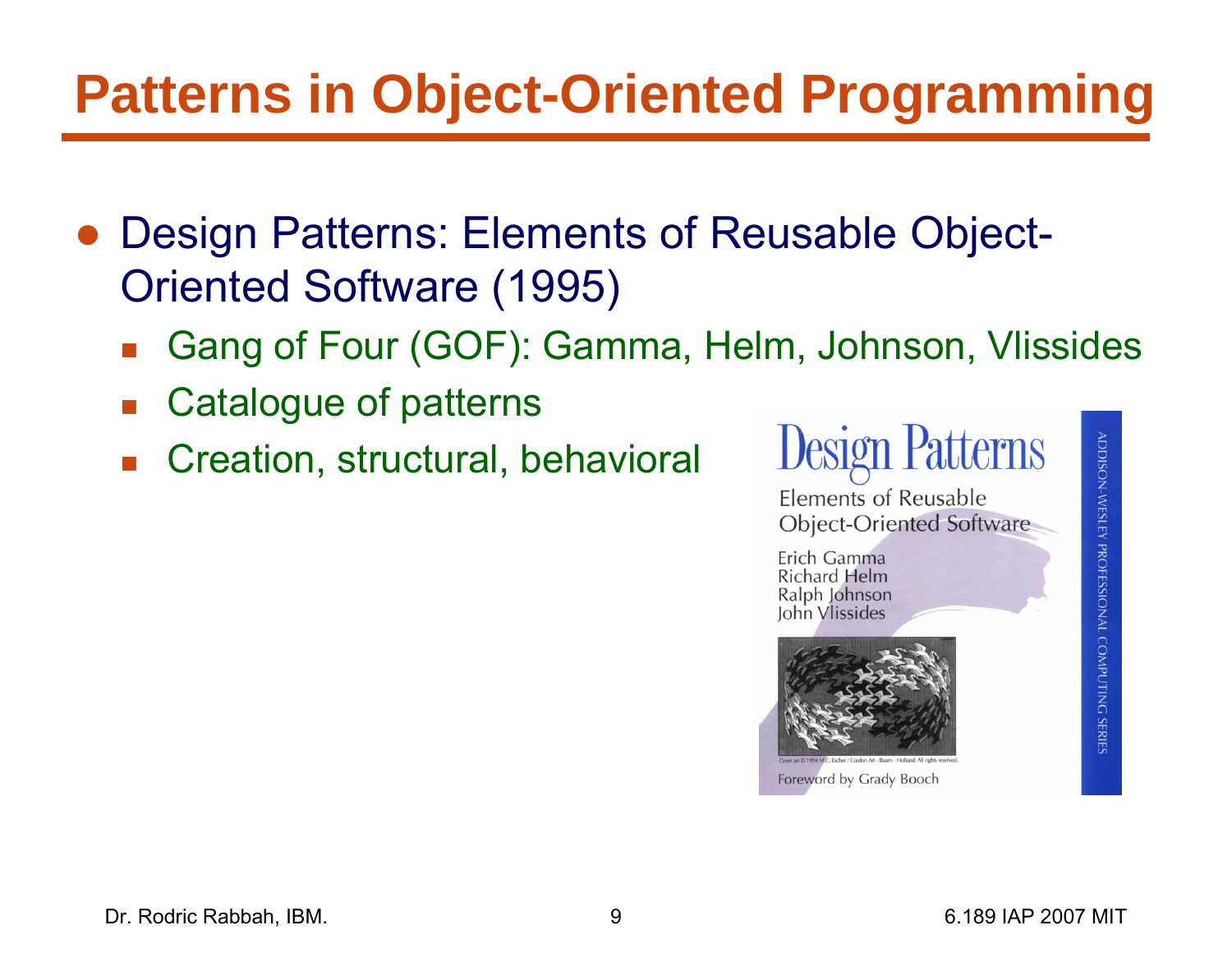## **Patterns for Parallelizing Programs**

#### 4 Design Spaces

#### Algorithm Expression

- ● Finding Concurrency
	- $\mathbb{R}^n$ Expose concurrent tasks
- $\bullet$  Algorithm Structure
	- $\mathbb{R}^n$  Map tasks to processes to exploit parallel architecture

#### Software Construction

- Supporting Structures
	- F Code and data structuring patterns
- $\bullet$  Implementation Mechanisms
	- F Low level mechanisms used to write parallel programs



Patterns for Parallel Programming. Mattson, Sanders, and Massingill (2005).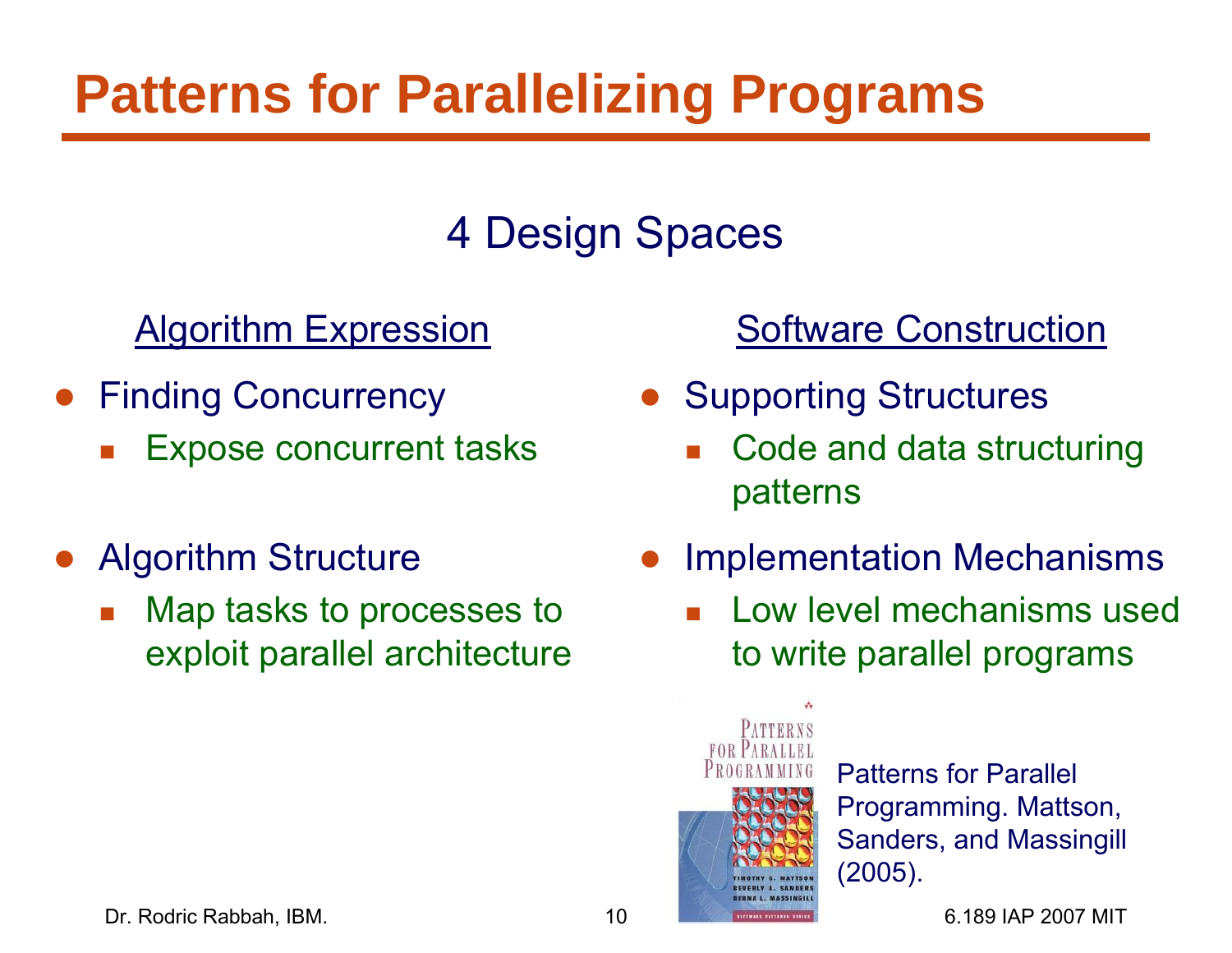

Dr. Rodric Rabbah, IBM. 11 6.189 IAP 2007 MIT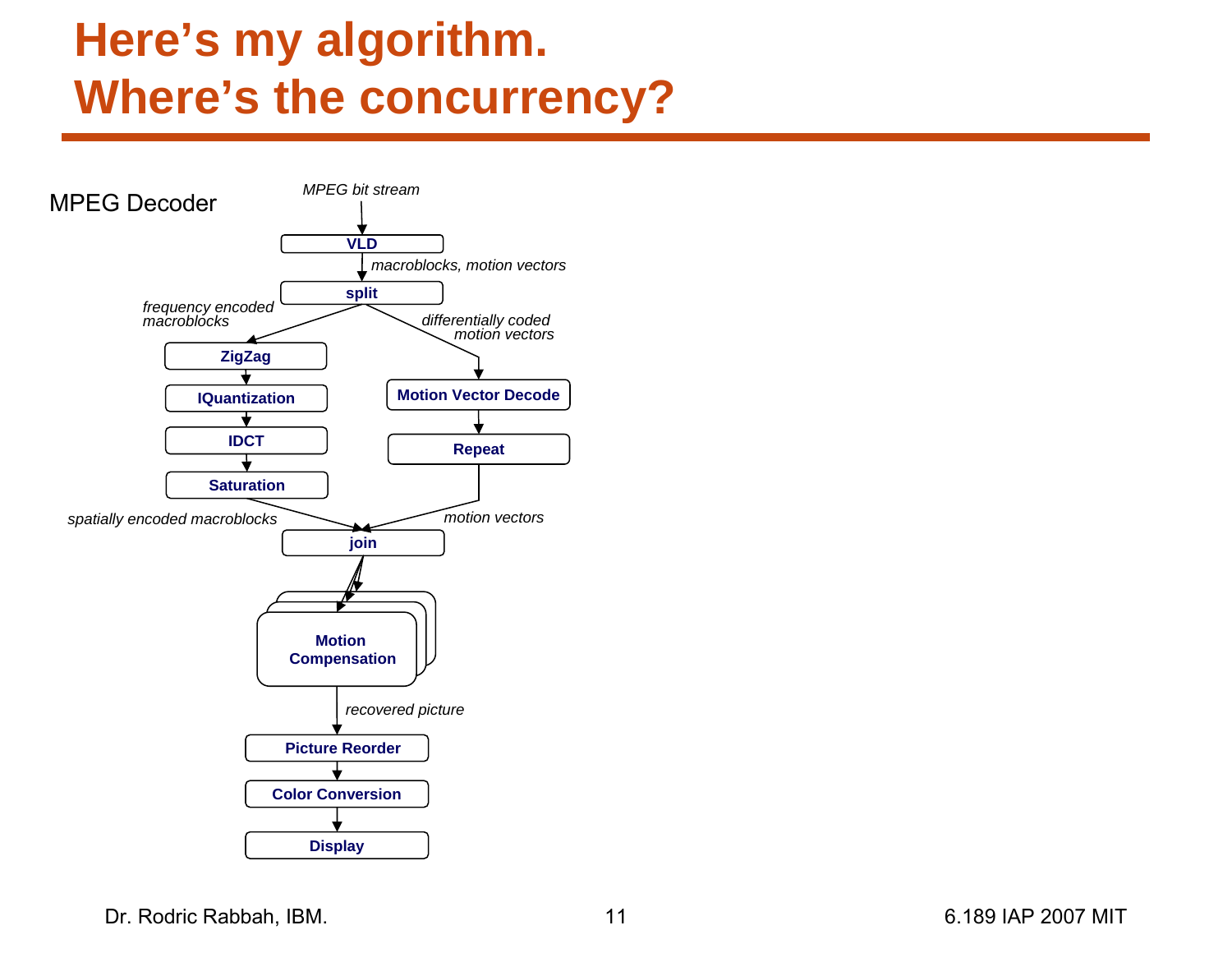

- Task decomposition
	- F. Independent coarse-grained computation
	- $\overline{\mathbb{R}^n}$ Inherent to algorithm
- Sequence of statements (instructions) that operate together as a group
	- F. Corresponds to some logical part of program
	- $\blacksquare$  Usually follows from the way programmer thinks about a problem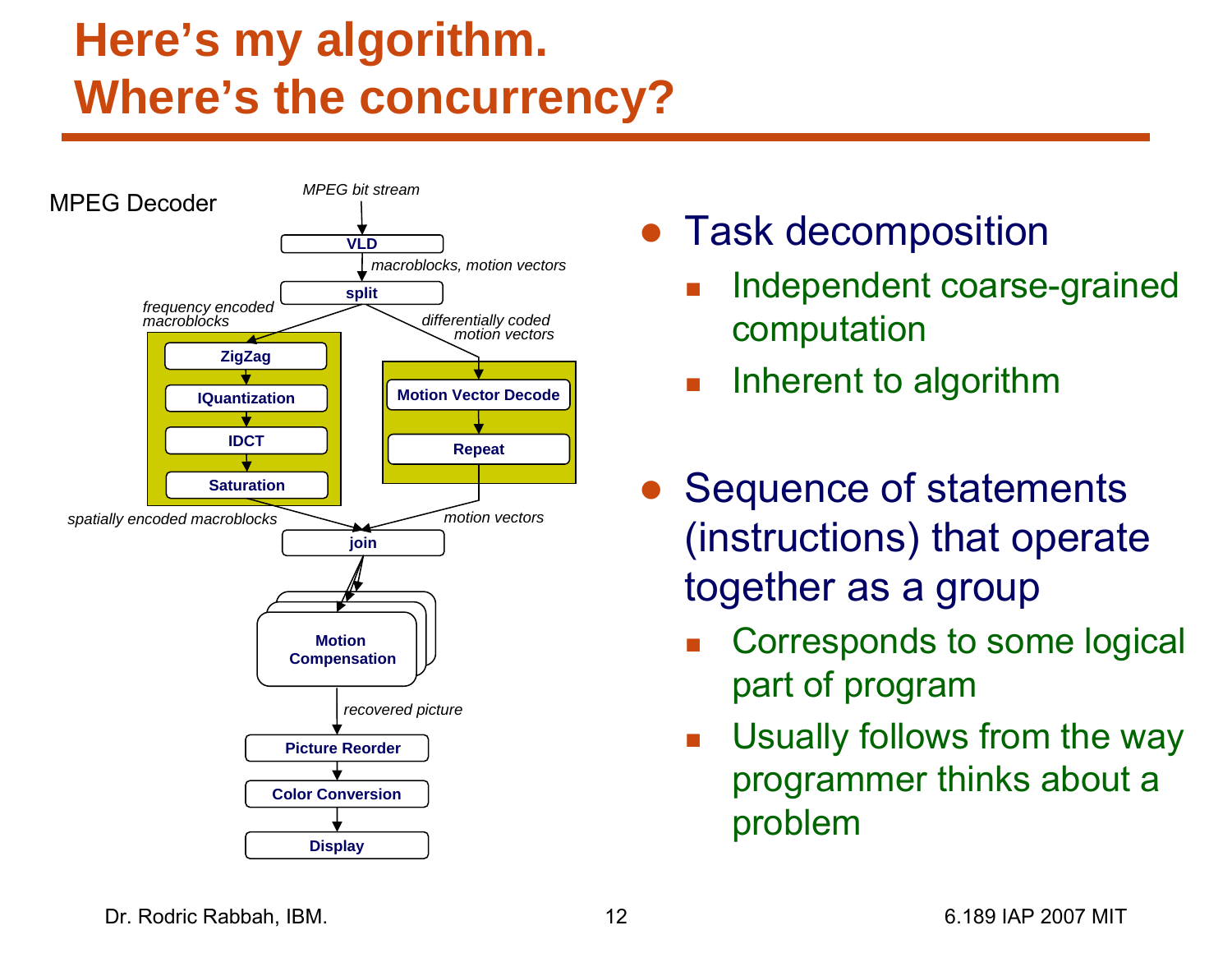

● Task decomposition

- F. Parallelism in the application
- Data decomposition
	- F. Same computation is applied to small data chunks derived from large data set

Dr. Rodric Rabbah, IBM. 13 6.189 IAP 2007 MIT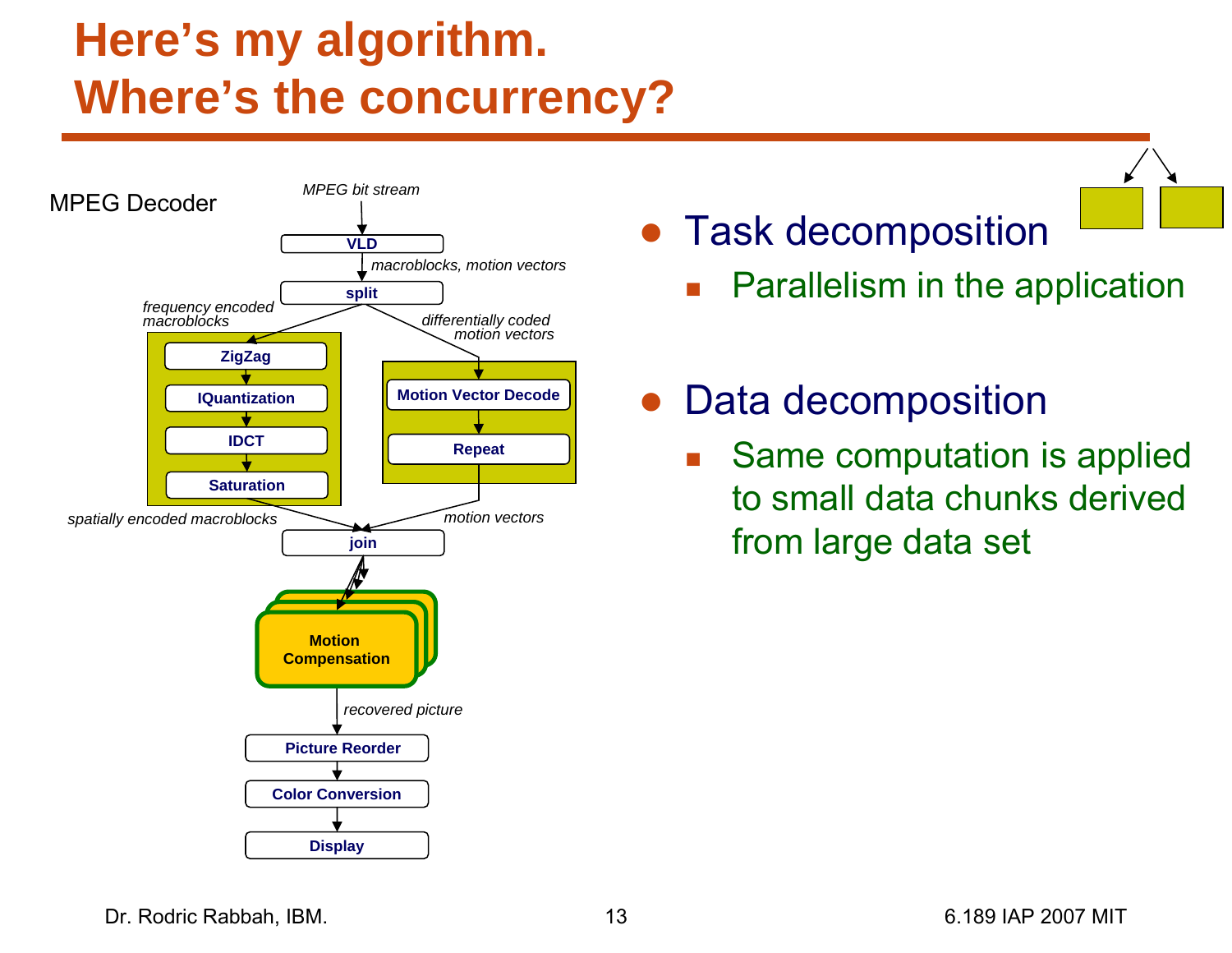

- Task decomposition
	- F. Parallelism in the application



F.

- Same computation many data
- ● Pipeline decomposition
	- k. Data assembly lines
	- k. Producer-consumer chains



Dr. Rodric Rabbah, IBM. 14 6.189 IAP 2007 MIT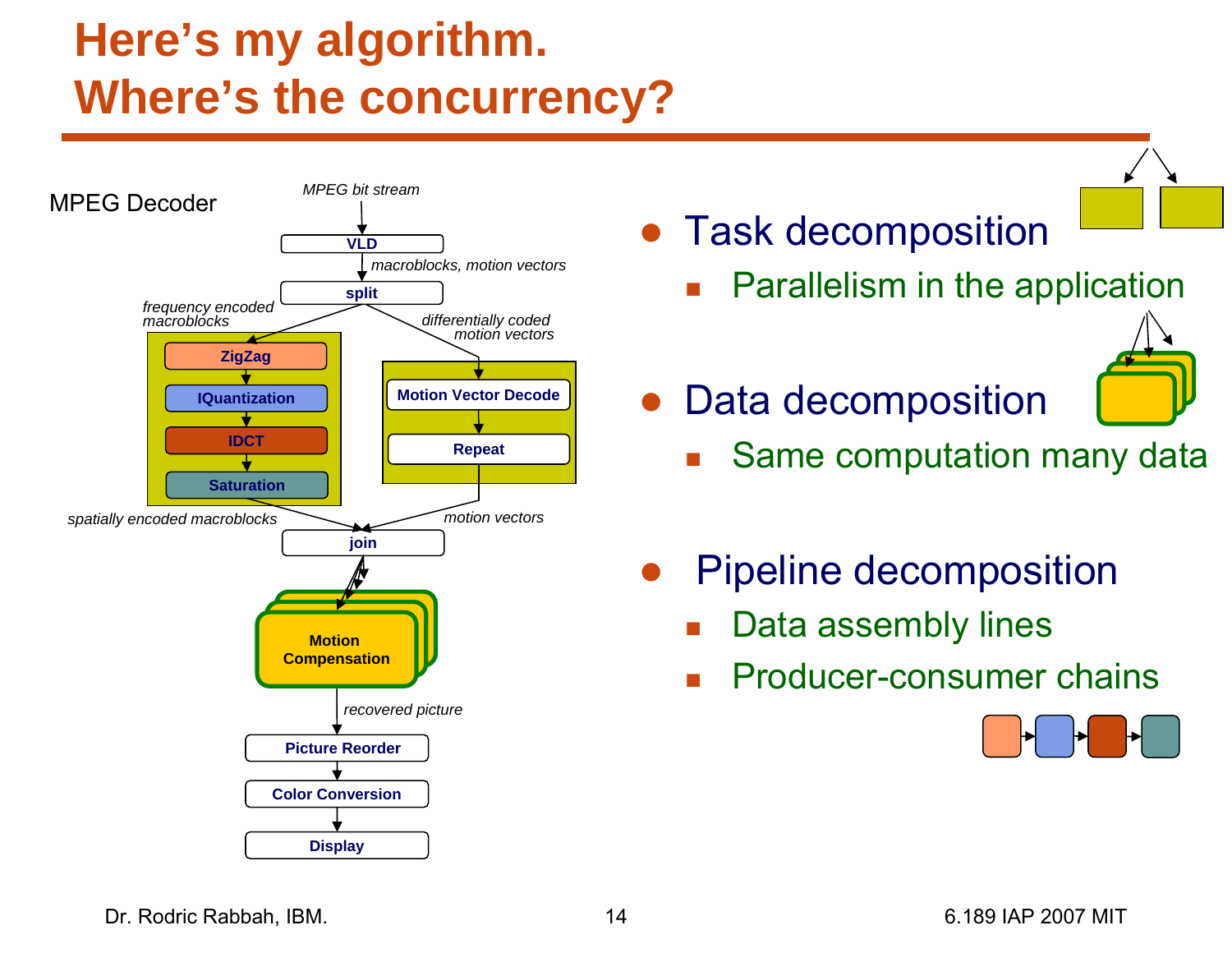### **Guidelines for Task Decomposition**

- ● Algorithms start with a good understanding of the problem being solved
- ● Programs often naturally decompose into tasks
	- Two common decompositions are
		- Function calls and
		- Distinct loop iterations
- Easier to start with many tasks and later fuse them, rather than too few tasks and later try to split them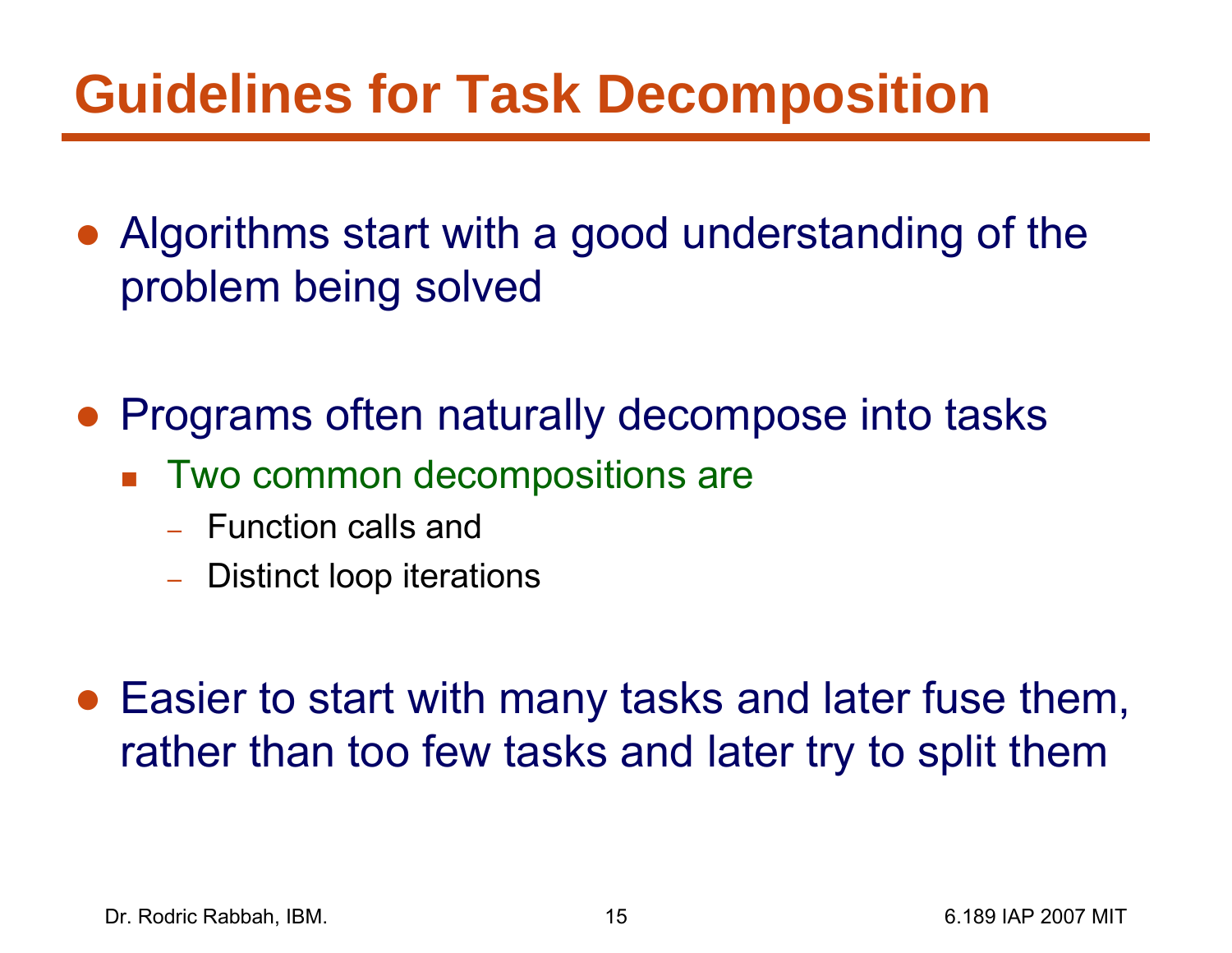## **Guidelines for Task Decomposition**

- Flexibility
	- F Program design should afford flexibility in the number and size of tasks generated
		- Tasks should not tied to a specific architecture
		- Fixed tasks vs. Parameterized tasks
- **•** Efficiency
	- F Tasks should have enough work to amortize the cost of creating and managing them
	- $\mathcal{L}(\mathcal{L})$  Tasks should be sufficiently independent so that managing dependencies doesn't become the bottleneck
- $\bullet$ **Simplicity** 
	- The code has to remain readable and easy to understand, and debug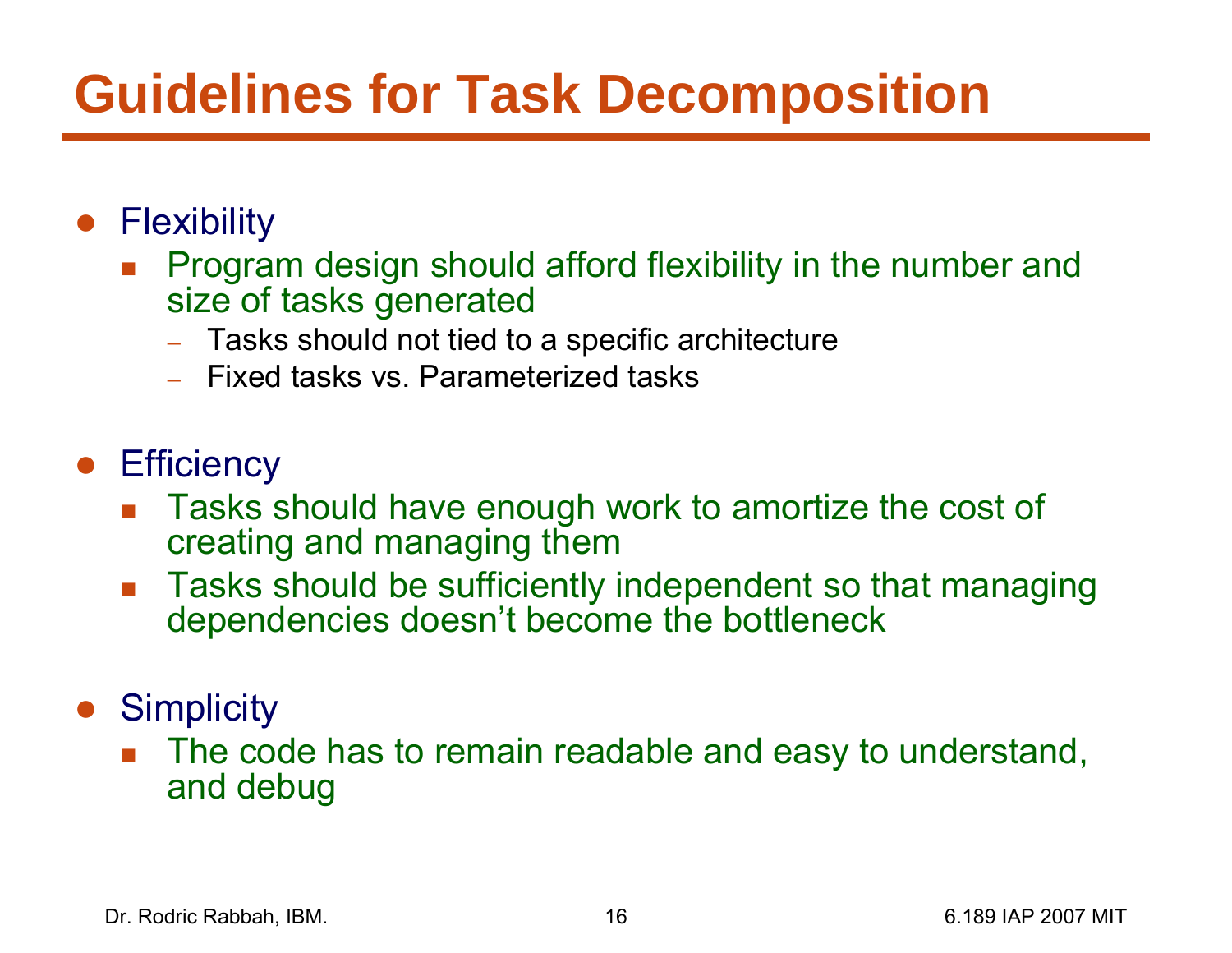### **Guidelines for Data Decomposition**

- Data decomposition is often implied by task decomposition
- Programmers need to address task and data decomposition to create a parallel program
	- $\overline{\mathcal{L}}$ Which decomposition to start with?
- Data decomposition is a good starting point when
	- $\mathbb{R}^2$  Main computation is organized around manipulation of a large data structure
	- $\mathbb{R}^2$  Similar operations are applied to different parts of the data structure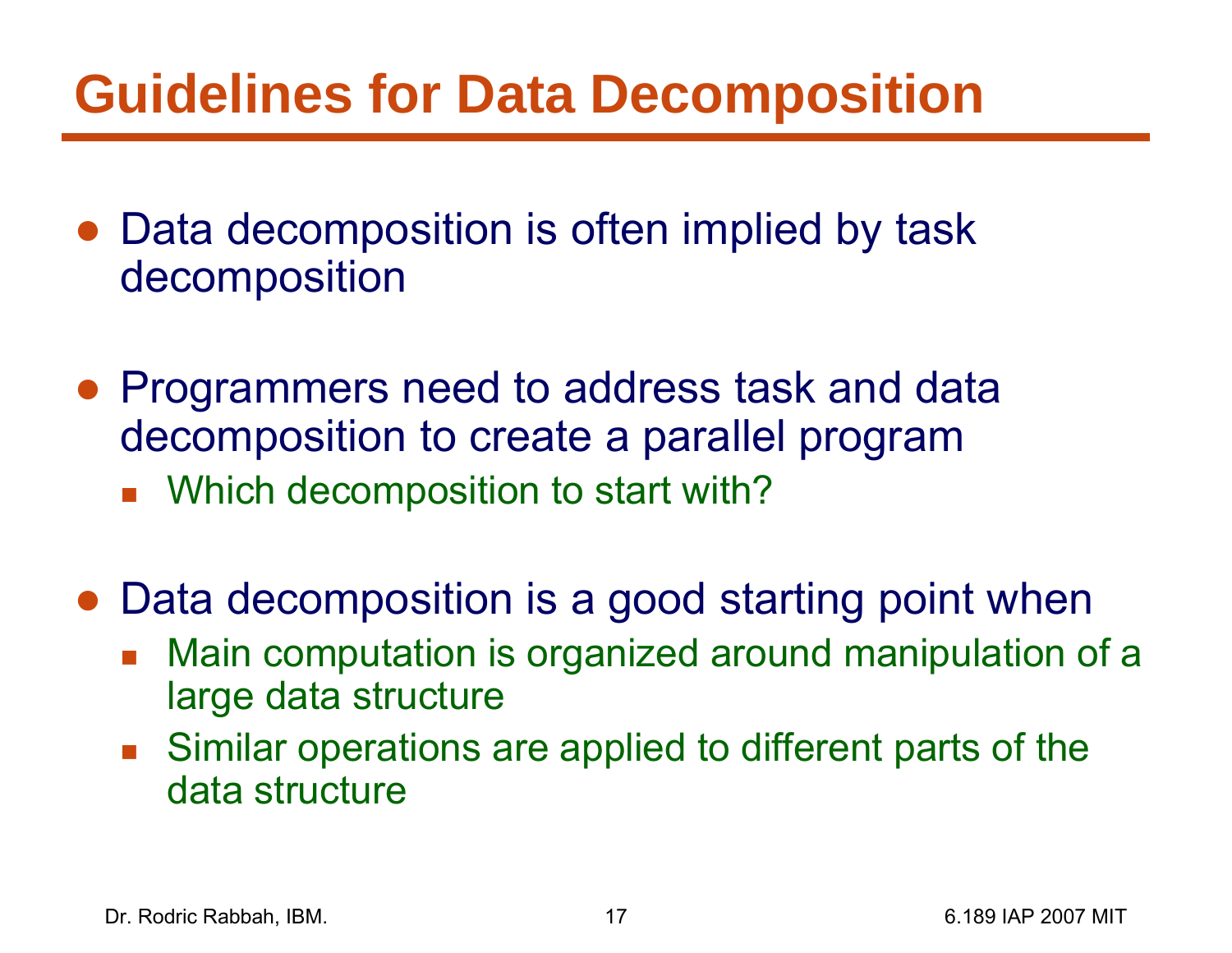### **Common Data Decompositions**

- ● Array data structures
	- $\overline{\mathbb{R}}$ Decomposition of arrays along rows, columns, blocks
- Recursive data structures
	- $\mathcal{L}_{\mathcal{A}}$ Example: decomposition of trees into sub-trees

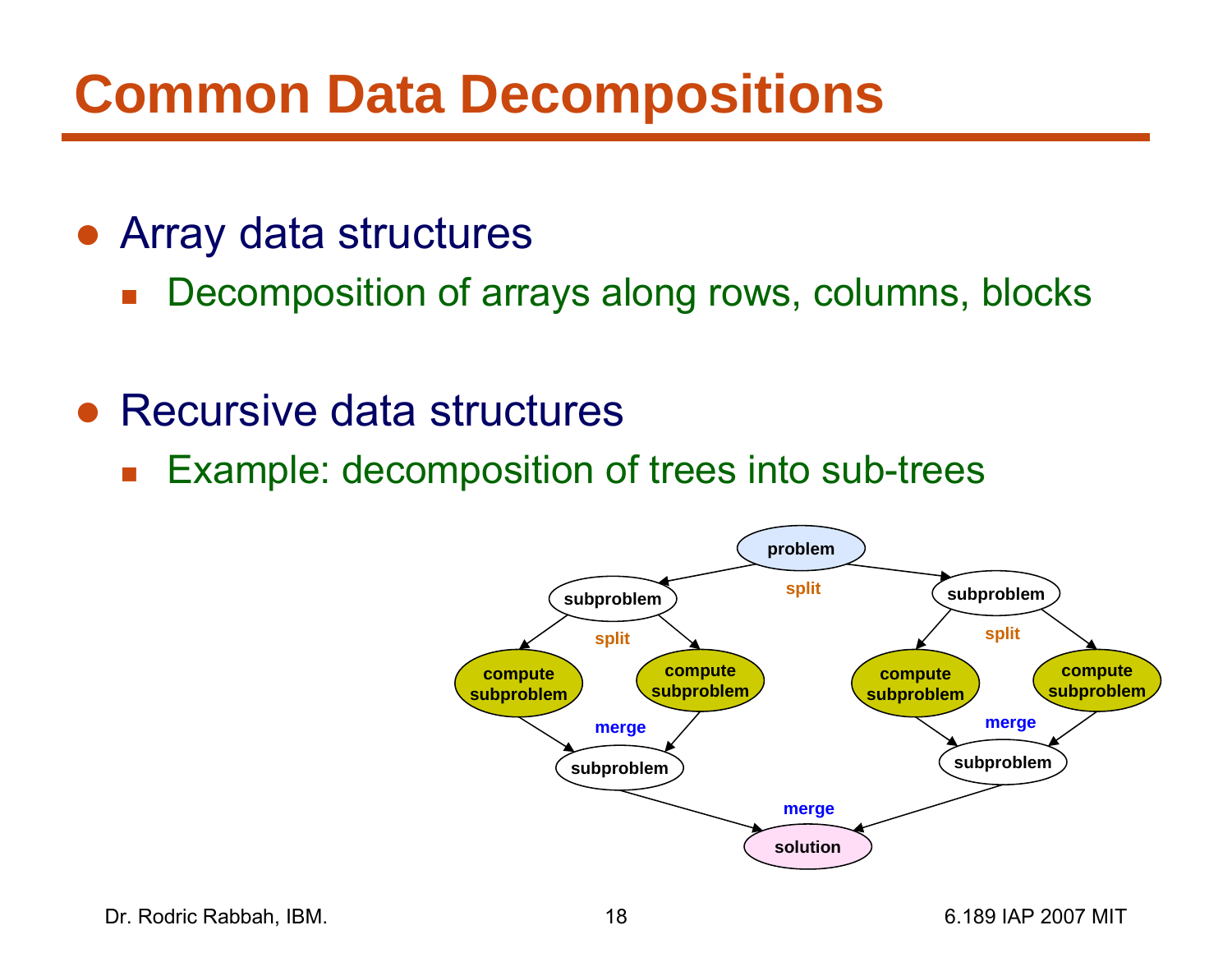### **Guidelines for Data Decomposition**

#### ● Flexibility

■ Size and number of data chunks should support a wide range of executions

#### **• Efficiency**

 $\mathcal{L}_{\mathcal{A}}$  Data chunks should generate comparable amounts of work (for load balancing)

#### ● Simplicity

b. Complex data compositions can get difficult to manage and debug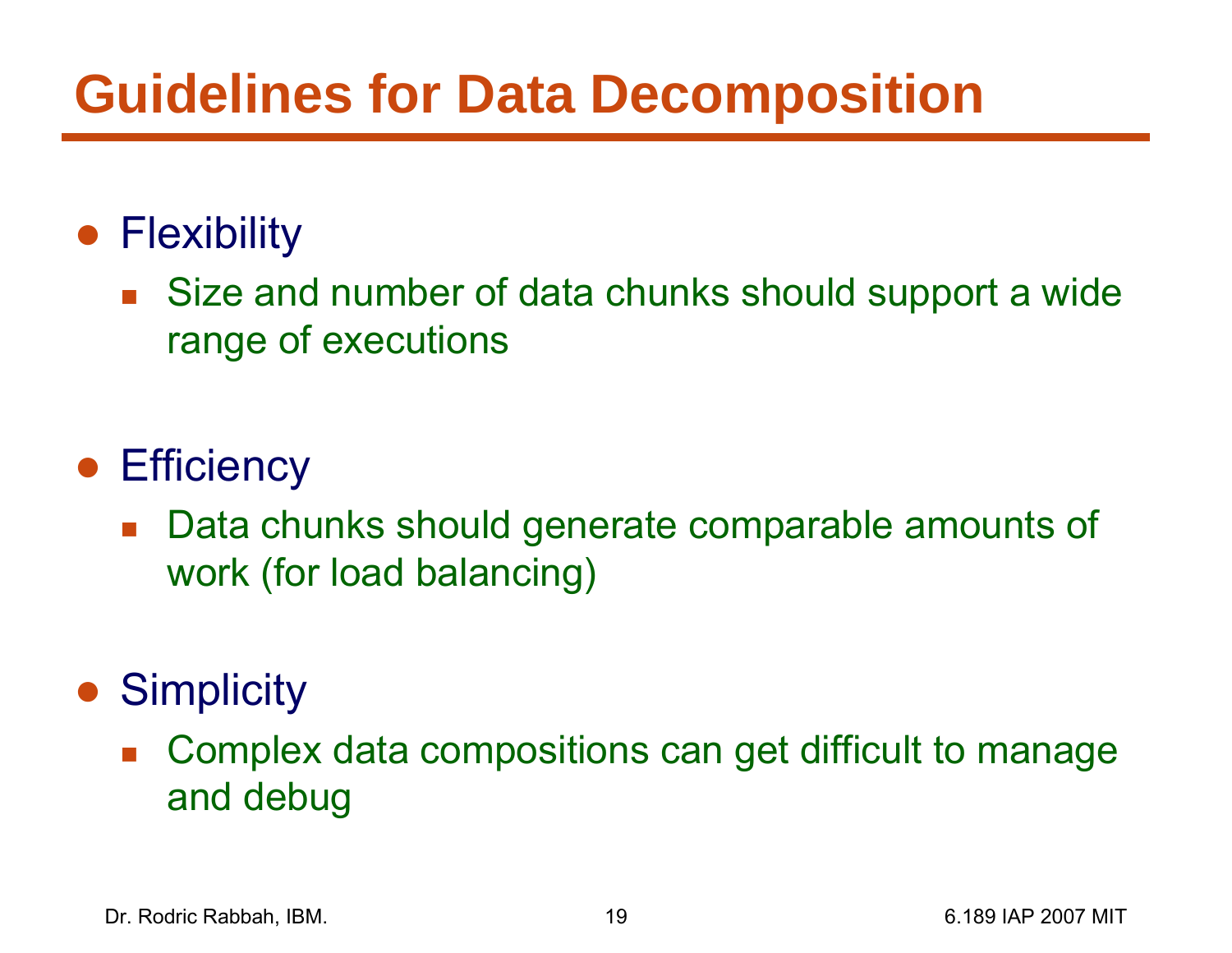## **Case for Pipeline Decomposition**

- ● Data is flowing through a sequence of stages
	- F Assembly line is a good analogy
- **IDCTIQuantizationZigZag Saturation**
- What's a prime example of pipeline decomposition in computer architecture?
	- $\overline{\phantom{a}}$ Instruction pipeline in modern CPUs
- What's an example pipeline you may use in your UNIX shell?
	- k. Pipes in UNIX: cat foobar.c | grep bar | wc
- $\bullet$  Other examples
	- k. Signal processing
	- F **Graphics**

Dr. Rodric Rabbah, IBM. 20 6.189 IAP 2007 MIT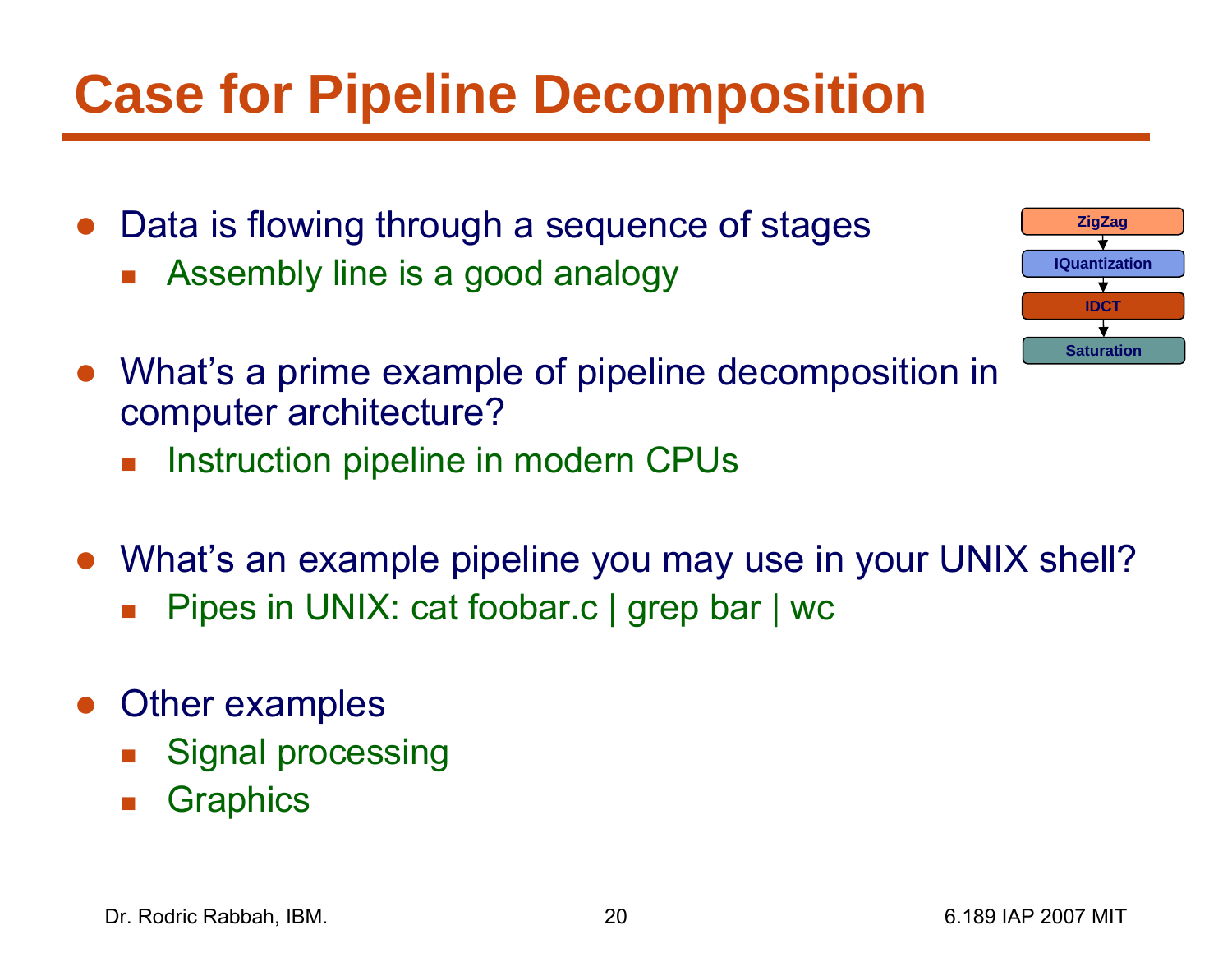# **6.189 IAP 2007**

#### **Re-engineering for Parallelism**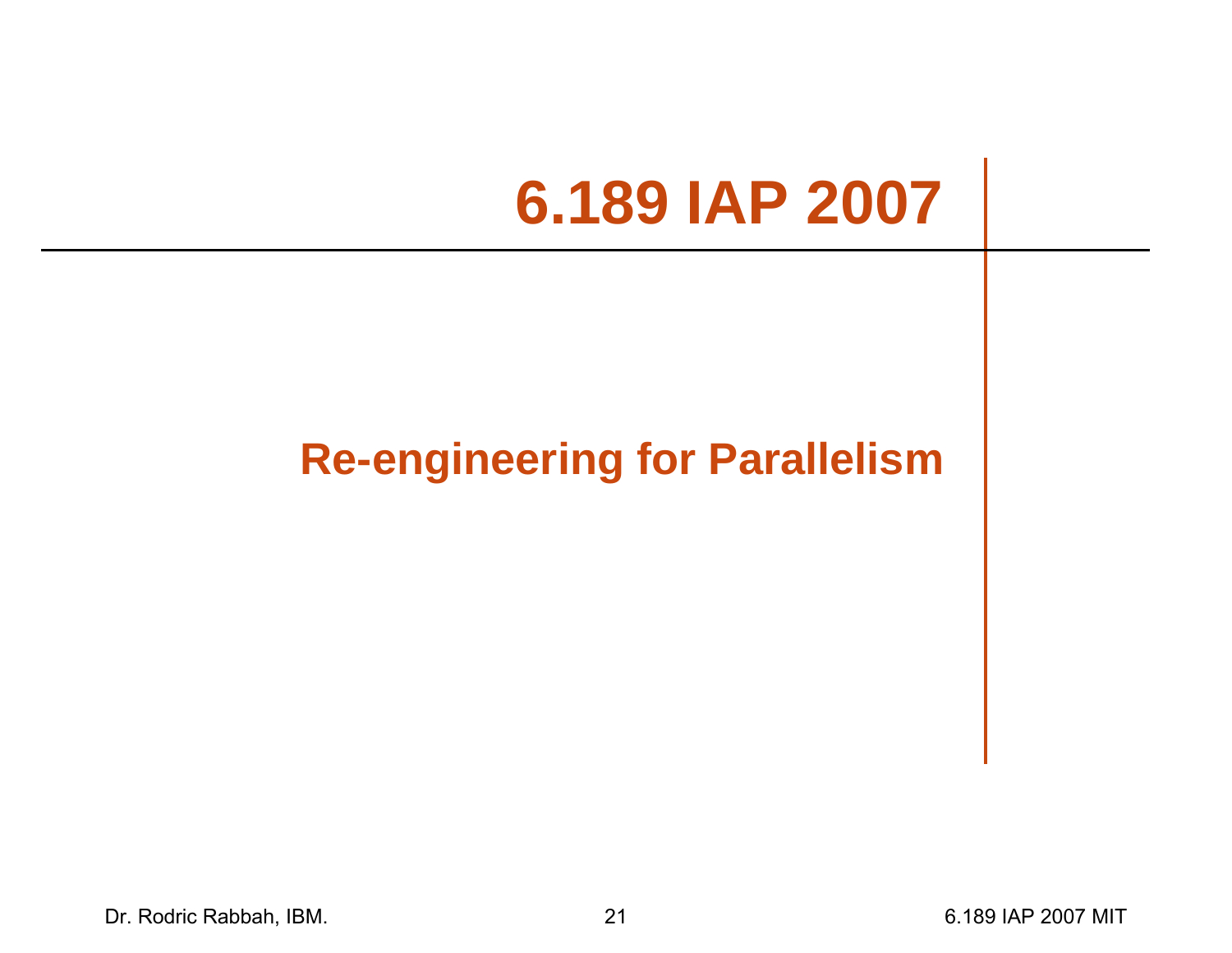## **Reengineering for Parallelism**

- ● Parallel programs often start as sequential programs
	- Г Easier to write and debug
	- $\mathcal{L}_{\mathcal{A}}$ Legacy codes
- ● How to reengineer a sequential program for parallelism:
	- $\mathcal{L}_{\mathcal{A}}$ Survey the landscape
	- $\mathcal{L}^{\mathcal{A}}$ Pattern provides a list of questions to help assess existing code
	- $\mathcal{L}_{\mathcal{A}}$ Many are the same as in any reengineering project
	- $\overline{\phantom{a}}$ Is program numerically well-behaved?
- ● Define the scope and get users acceptance
	- Г Required precision of results
	- $\mathcal{L}_{\mathcal{A}}$ Input range
	- **Performance expectations**
	- $\mathcal{L}_{\mathcal{A}}$ Feasibility (back of envelope calculations)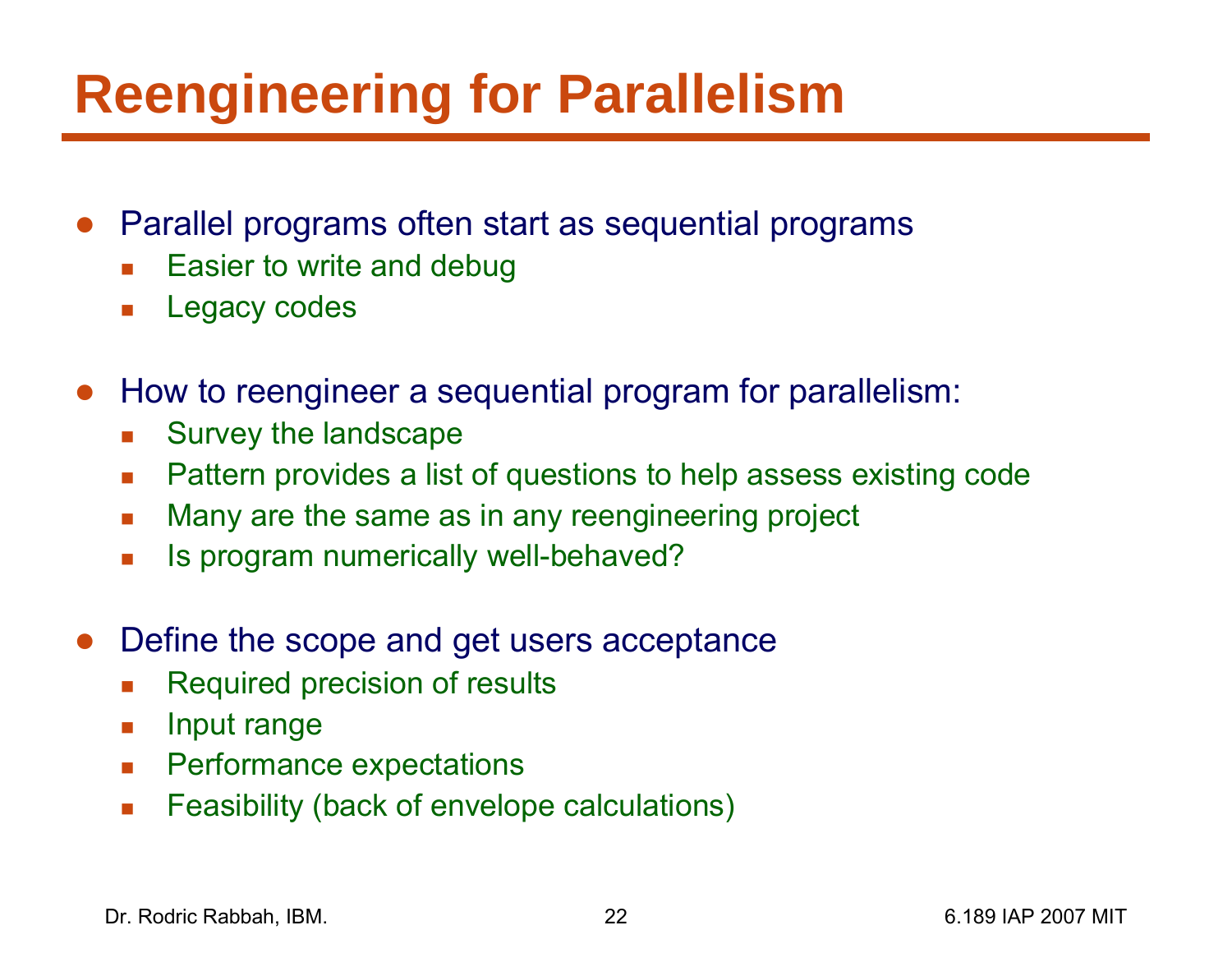## **Reengineering for Parallelism**

- ●Define a testing protocol
- $\bullet$  Identify program hot spots: where is most of the time spent?
	- Look at code
	- $\overline{\phantom{a}}$ Use profiling tools
- ● Parallelization
	- $\mathcal{L}^{\mathcal{L}}$ Start with hot spots first
	- $\mathcal{L}_{\mathcal{A}}$ Make sequences of small changes, each followed by testing
	- $\overline{\phantom{a}}$ Pattern provides guidance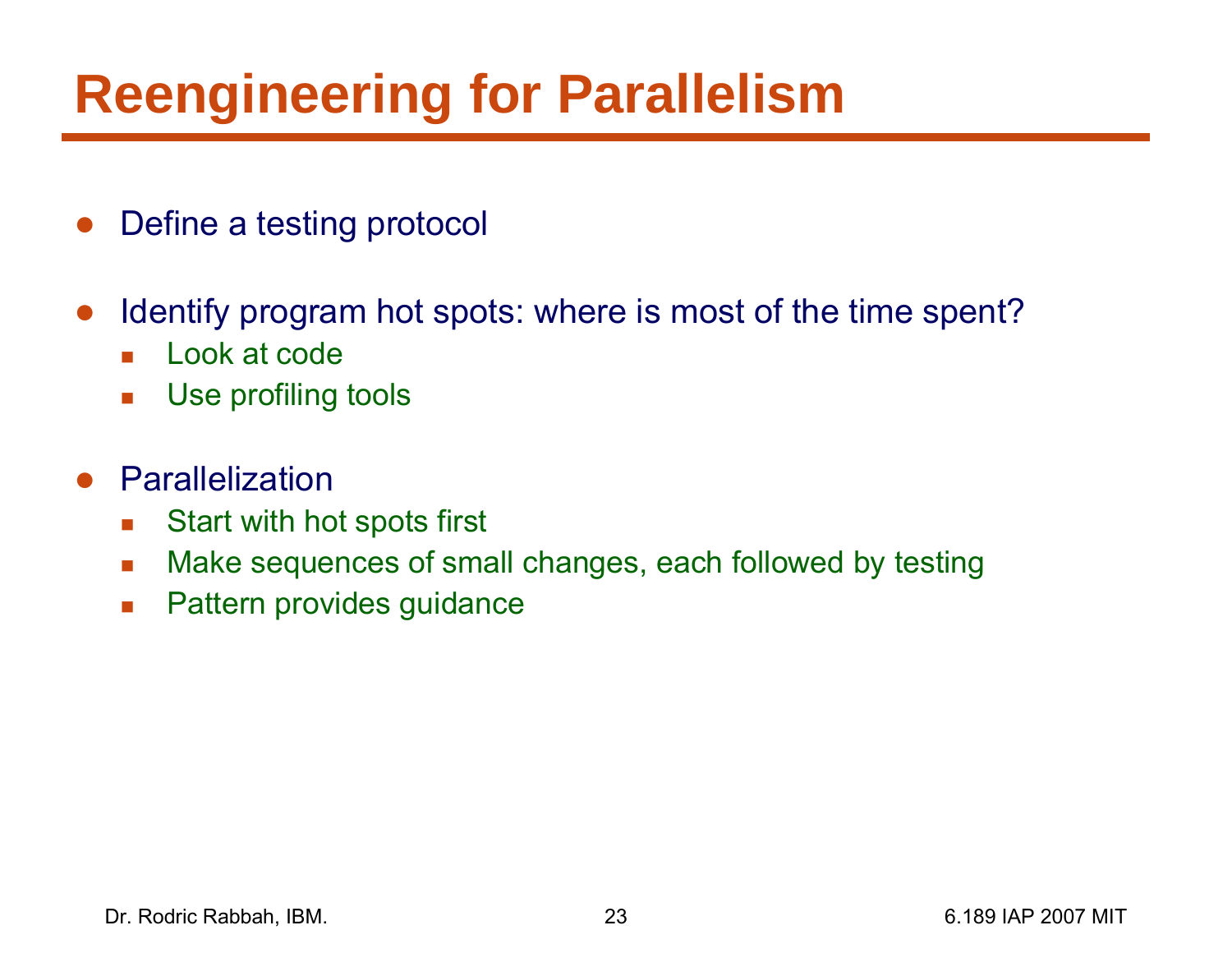### **Example: Molecular dynamics**

- Simulate motion in large molecular system
	- $\overline{\mathcal{A}}$ Used for example to understand drug-protein interactions
- Forces
	- b. Bonded forces within a molecule
	- $\mathcal{L}_{\mathcal{A}}$ Long-range forces between atoms



- ●• Naïve algorithm has n<sup>2</sup> interactions: not feasible
- Use cutoff method: only consider forces from neighbors that are "close enough"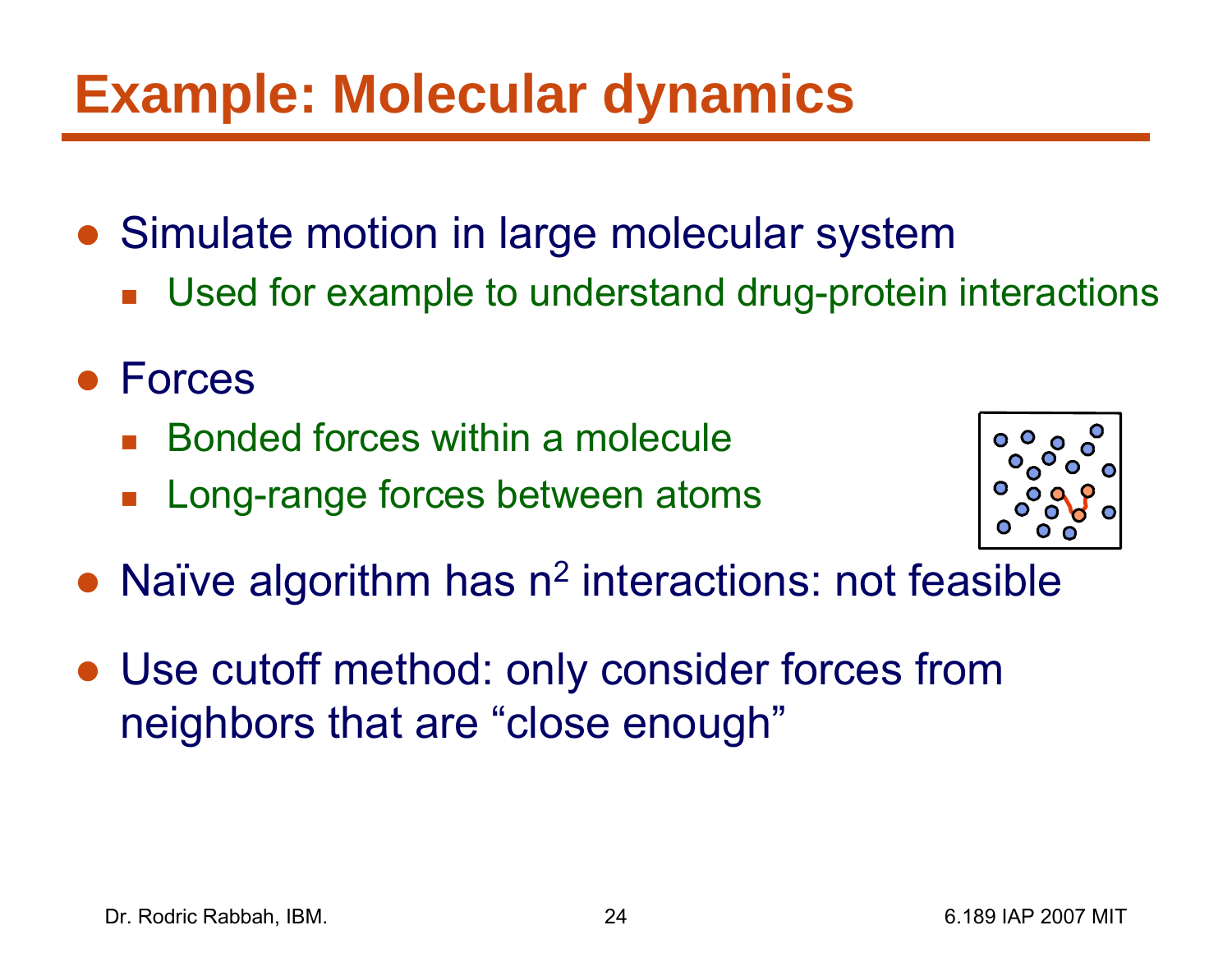#### **Sequential Molecular Dynamics Simulator**

- **// pseudo code**
- **real[3,n] atoms**
- **real[3,n] force**
- **int [2,m] neighbors**

#### **function simulate(steps)**

#### **for time = 1 to steps and for each atom**

- **Compute bonded forces**
- **Compute neighbors**
- **Compute long-range forces**
- **Update position**
- **end loop**
- **end function**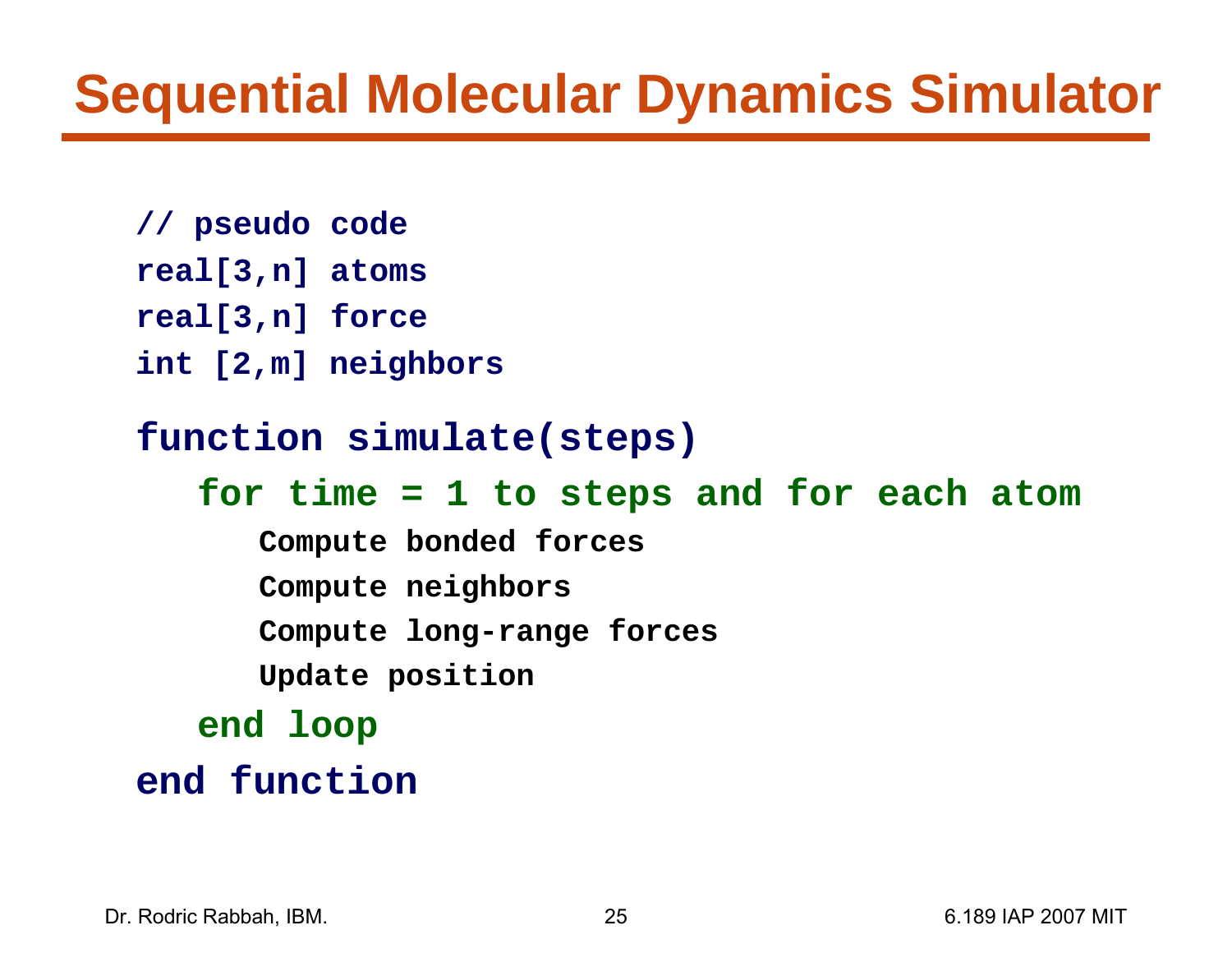## **Finding Concurrency Design Space**



Dr. Rodric Rabbah, IBM. 26 6.189 IAP 2007 MIT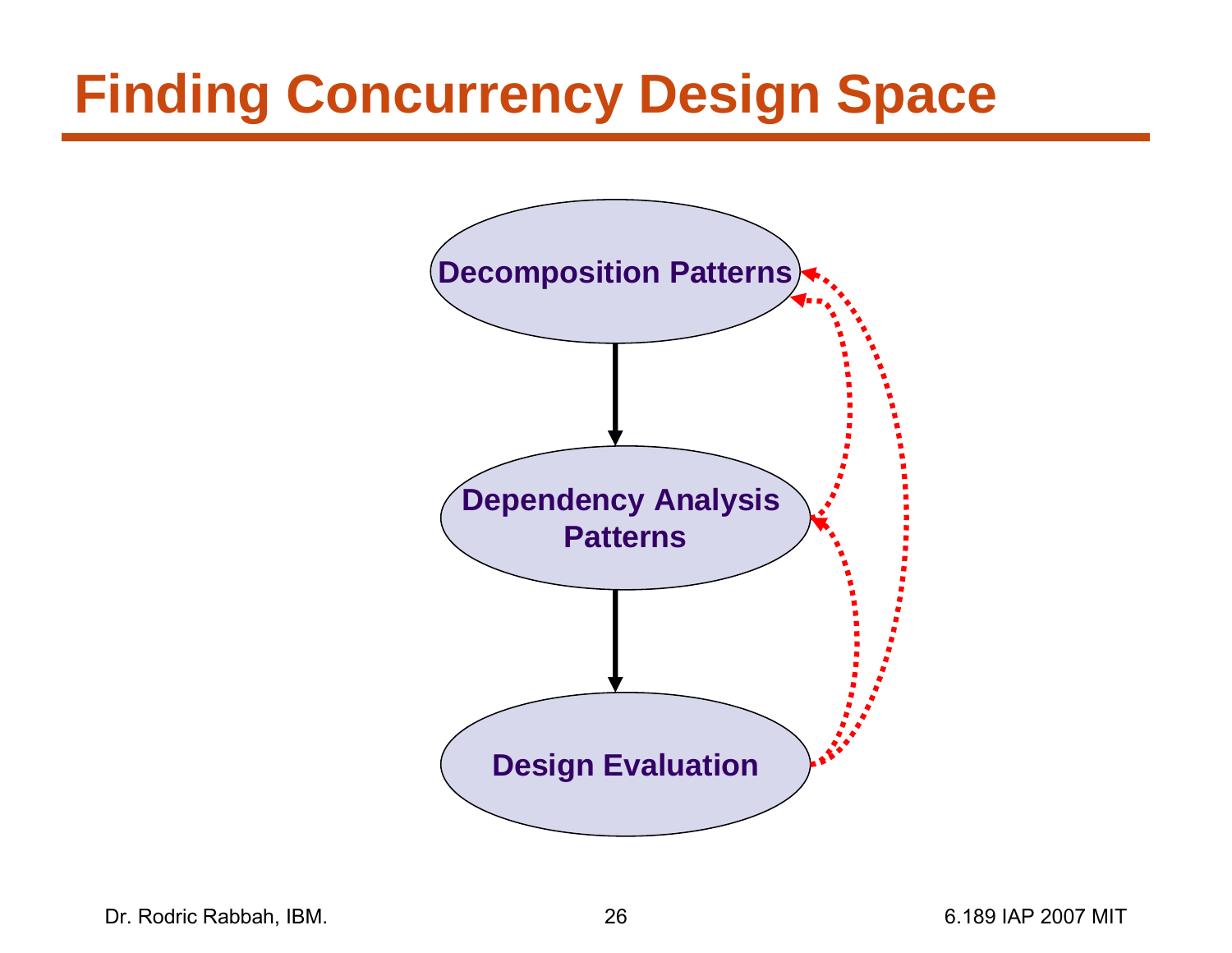#### **Decomposition Patterns**

- Main computation is a loop over atoms
- $\bullet$  Suggests task decomposition
	- $\blacksquare$  Task corresponds to a loop iteration
		- Update a single atom
	- Additional tasks
		- Calculate bonded forces
		- Calculate long range forces
	- Find neighbors
	- **Update position**

**for time = 1 to steps and for each atomCompute bonded forces Compute neighbors Compute long-range forces Update position end loop**

• There is data shared between the tasks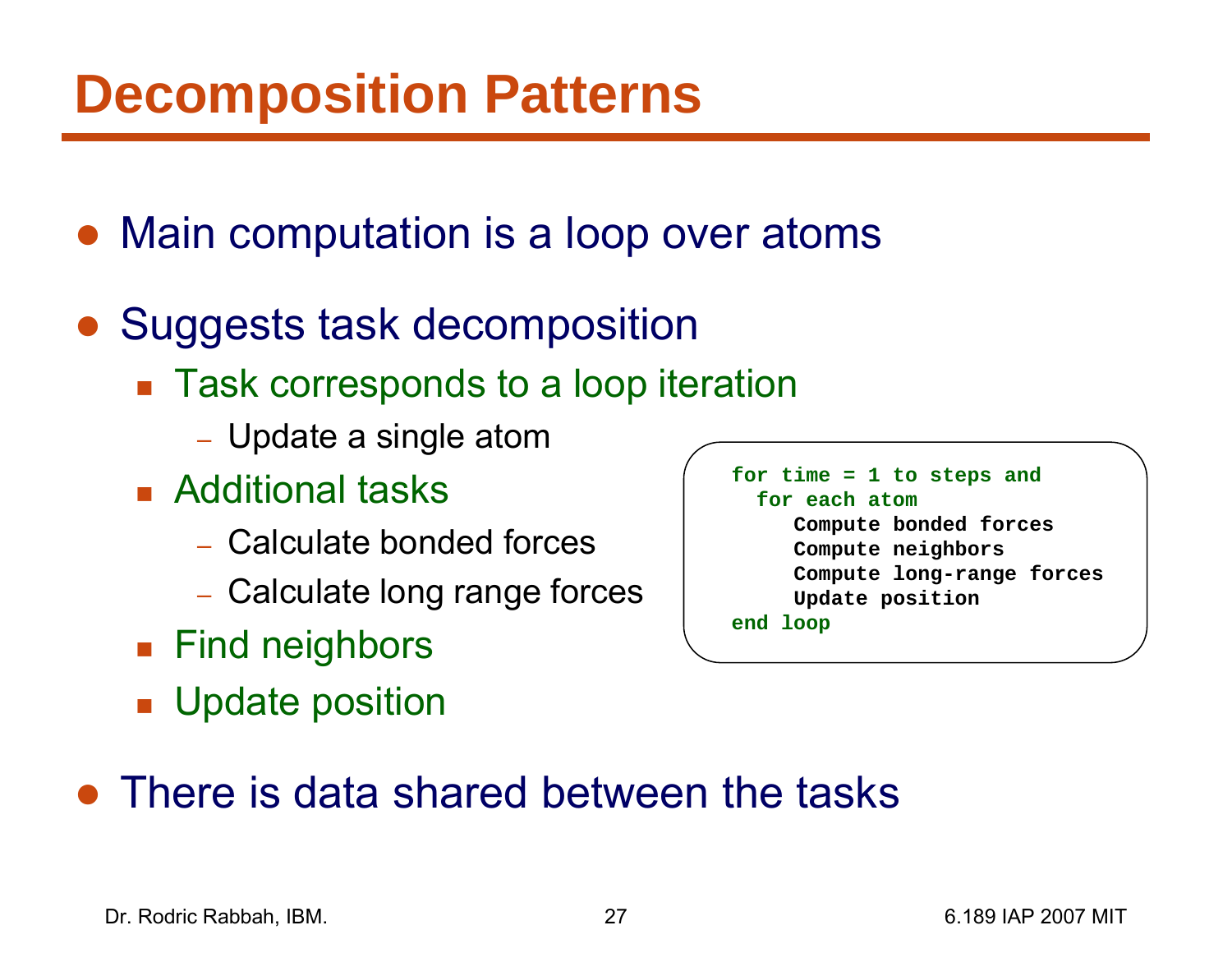#### **Understand Control Dependences**

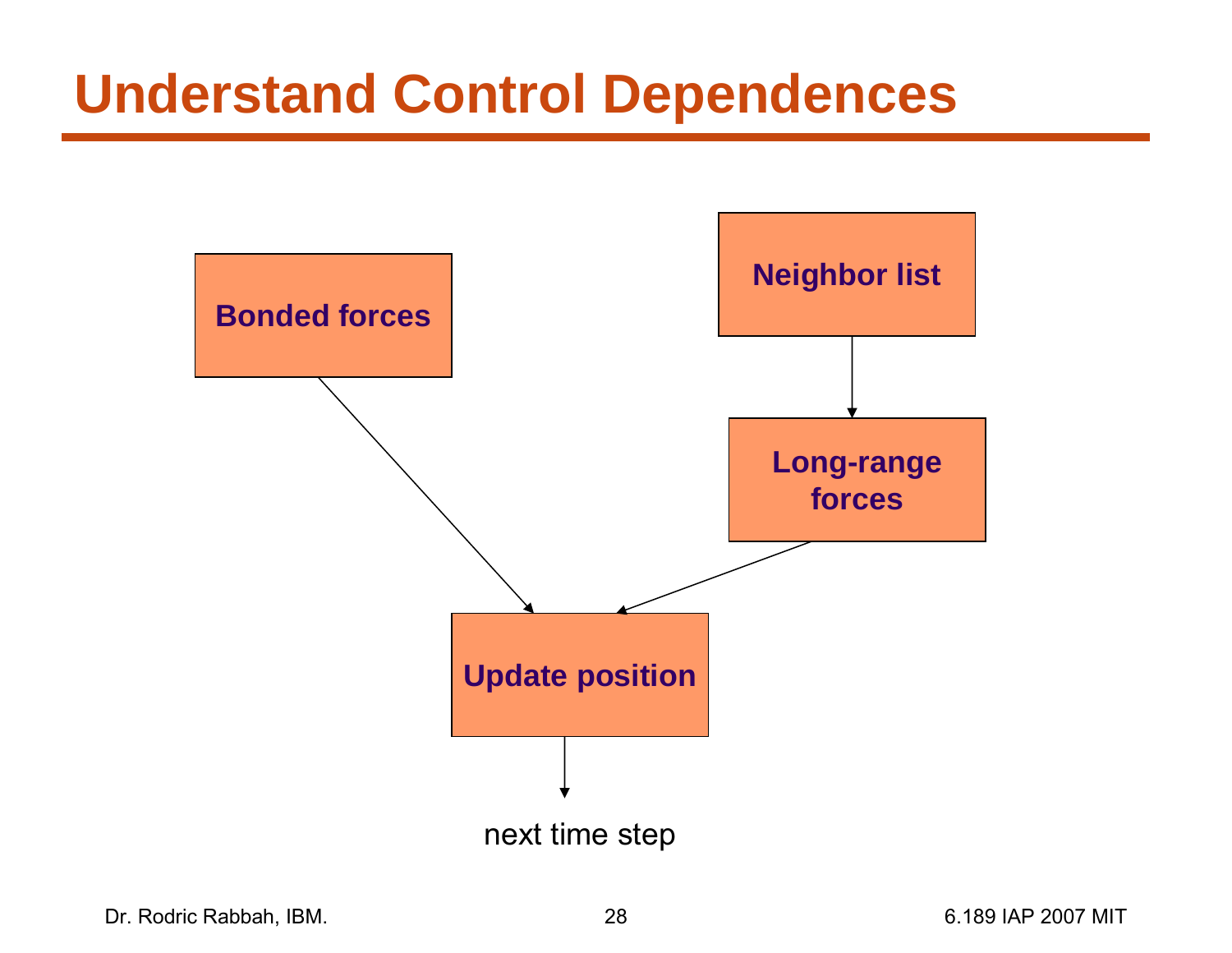#### **Understand Data Dependences**